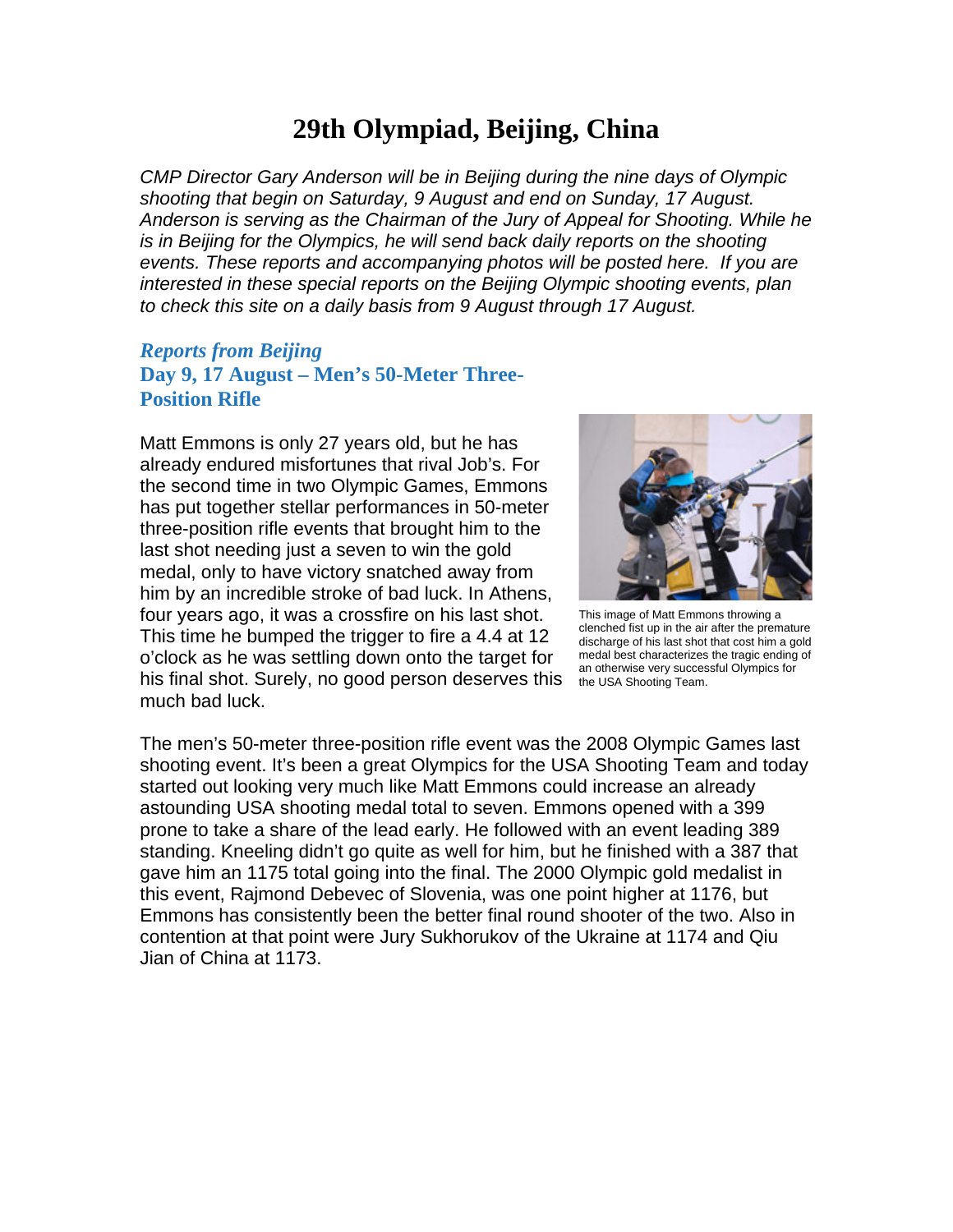

The eight finalists in the men's 50-meter three-position rifle event. The USA's Matt Emmons was in second place at the start of the final and in first place by 3.3 points after nine shots. The lucky gold medal winner, Qiu Jian from China, started the final in the fourth position (count from the left).

In the final, Debevec fired a 7.7 on his first shot and a 7.9 on his third. At that point, it looked like he had taken himself out of the medals. Qiu and Sukhorukov were shooting nines and tens, but neither could keep up with Emmons who was shooting an excellent final. Emmons fired a controlled, disciplined final. By the tenth shot, he had built up a 3.3 point lead. A 7.6 or better would guarantee the gold medal. The contest for the silver medal was supposedly between Qiu and Sukhorukov who were far back of Emmons separated by one-tenth of a point.

No one dreamed that disaster could strike Emmons two Olympics in a row, but it did. Unlike Athens where he took his last shot quickly, he began this shot by working his normal pre-shot routine. Most of the other shooters had fired their tenth shots by the time he was ending his pre-shot routine. As he was settling the sights down onto the bull from above, the impossible happened, he bumped the trigger and the shot fired. He threw his hand in the air in a gesture of extreme frustration. His wife, Katerina, who was working the Czech television announcer's station as a commentator was looking proud and confident as he prepared to fire the shot only to have her face change to a look of horror when she saw the score for that shot.

Utter pandemonium broke out in the shooting hall as once again everyone struggled to process what had just occurred. The master scoreboard told the final story. Emmons dropped to fourth, China's Qiu had fired a 10.0 to a 9.8 for the Ukraine's Sukhorukov to move up into the gold medal position by one-tenth of a point. Debevec who had seemingly shot himself out of the medals, became the Phoenix who rose again to win the bronze medal. For the second Olympics in a row, a Chinese rifle shooter backed into a gold medal in this event after unbelievable misfortune happened to Matt Emmons. Just when you think you've seen it all, you are rudely awakened by the realization that you haven't.

Matt Emmons is arguably the best male rifle shooter in the world right now and his marriage to the Czech Republik's Katerina Kurkova Emmons has generated one of the great stories of these



The USA's Matt Emmons had the best standing score in the qualification round with a 389.

Olympic Games. Between the two of them, they have won two gold and three silver Olympic medals in two Olympic Games. Matt and Katerina are both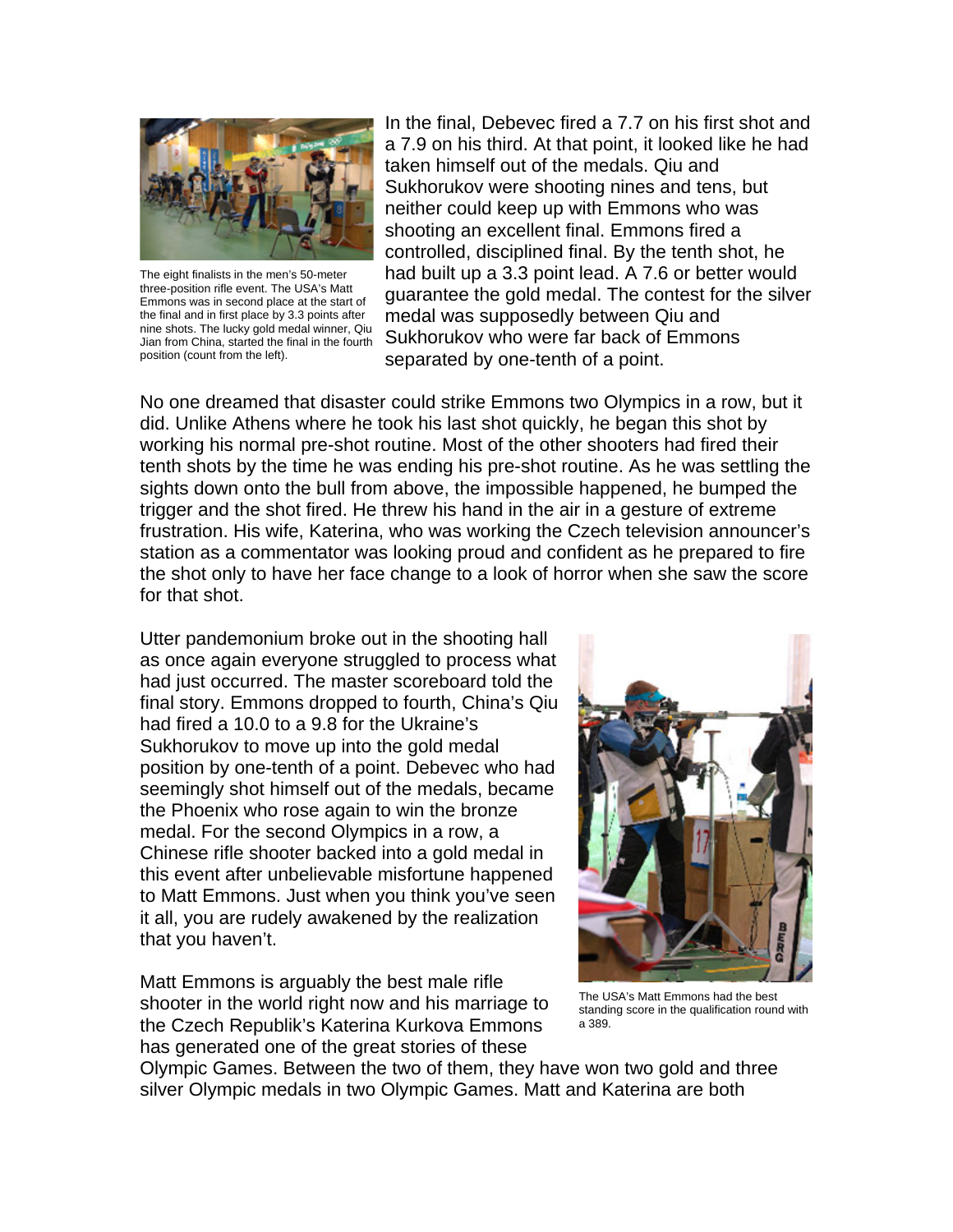outstanding shooters; the USA and the Czech Republic can both be very proud of their shooting accomplishments as well as how they have conducted themselves in the face of extreme adversity.



Matt Emmons's target monitor displays the tragic ending to a great match. Until the 4.4, he had fired only two nines in the final.

Since today is the last day of 2008 Olympic shooting and I will be headed back to the USA tomorrow, it is time to summarize. Shortly after the 2004 Athens Olympics where the USA won three shooting medals, preparations and planning for the Beijing Olympics began. The USOC, which gives substantial financial and training center support to USA Shooting, assigned medal goals to each sport. Their goal for USA Shooting was six medals. Serious efforts to reach that goal were undertaken under the leadership of USA Shooting Executive

Director Bob Mitchell and his National Coaches, Lloyd Woodhouse, David Johnson and Sergei Luzov. No one, however, dared to believe that winning six Olympic shooting medals was realistic, but the program moved forward, determined to strive as hard as possible to reach this lofty goal.

The net result of a tremendous organizational and training effort by the USA Shooting Team is a total of six Olympic shooting medals, two gold, two silver and two bronze, plus the improbable near miss by Emmons. The impossible was achieved and commendations must go to Mitchell, the National Coaches and the entire USA Olympic Shooting Team!

No USA shooting team has done that well since the 1964 USA team that won seven medals in an era when there were only six events on the shooting program and shooting was dominated by the Soviet Union. USA successes this year featured strong shotgun and rifle performances together with an unexpected bronze medal in pistol. The Chinese team won the most shooting medals, due in part to Emmons misfortune. China ended with eight total medals, while the USA ranked second overall with six. That is a major accomplishment.

The other general judgment that must be rendered is to credit the Beijing Organizing Committee for the Olympic Games (BOCOG) with conducting an absolutely splendid Olympic shooting competition. To rephrase a familiar epitaph used several times by past IOC President Juan Antonio Samaranch, this was "the greatest Olympics ever" for shooting. The shooting venue is unbelievable in its capability to support all shooting competition functions. The staff was large, well trained and performed their jobs with impeccable courtesy and competence.



Medalists in the Olympic three-position rifle event were (l. to r.) Jury Sukhorukov, Ukraine, silver; Qiu Jian, China, gold; Rajmond Debevec, Slovenia, bronze.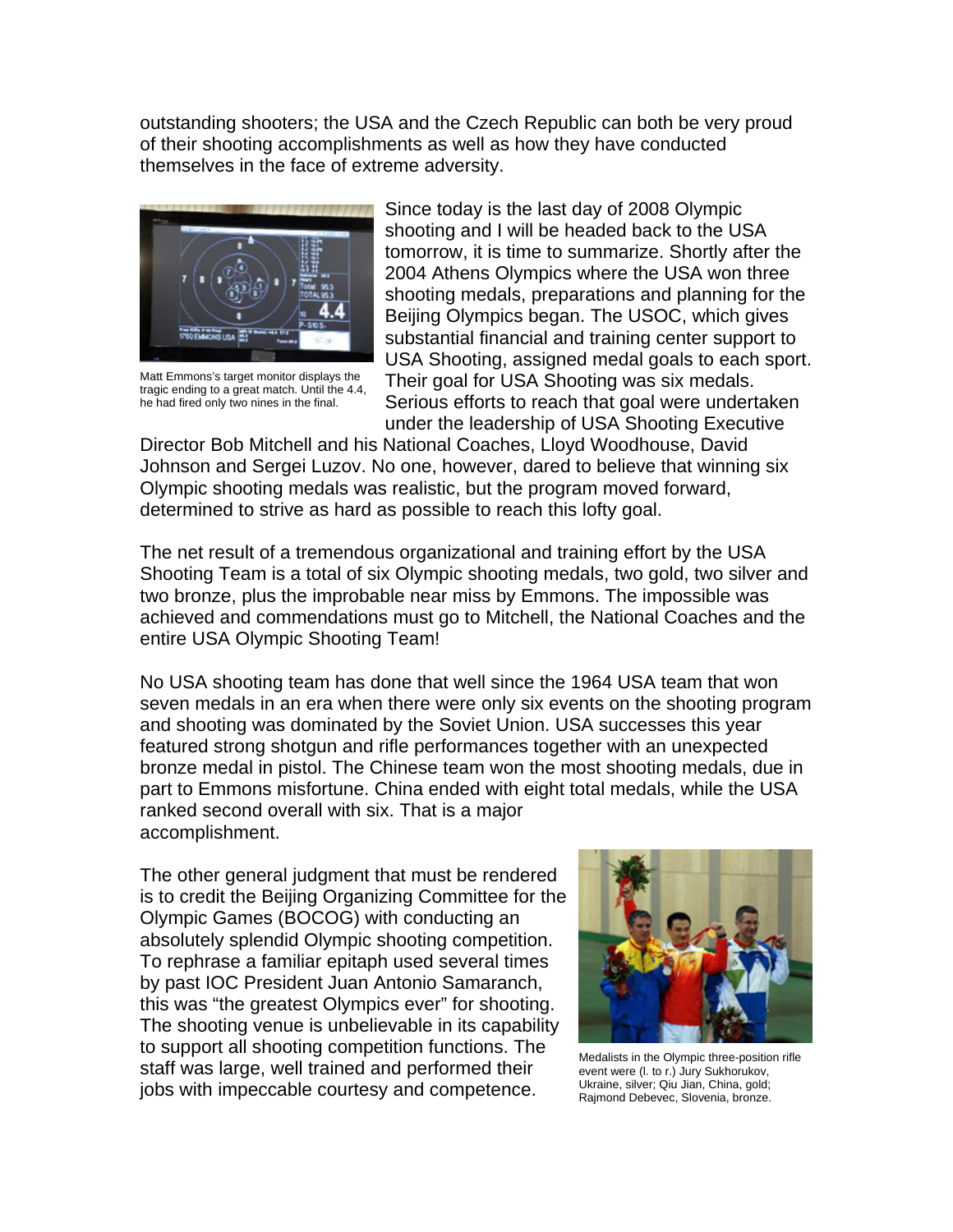Indeed, this was the friendliest shooting competition I have every experienced. Functions like finals production and award ceremonies were dignified, conducted with style and precision and always kept the focus on the athletes. The BOB television production for shooting was overall the best ever. It's hard to imagine how the shooters of the world could have been given better opportunities to produce their best results on the world sports stage.



Many of the over 800 volunteers who worked during the Olympic shooting events gather in the main plaza of the Beijing Shooting Center to celebrate the end of nine days of Olympic shooting.

The 2008 Olympics were also a great victory for the sport of shooting and the ISSF (International Shooting Sport Federation). 103 countries entered participating shooters. That likely will rank shooting third among all Olympic sports once again. The 45 shooting medals were distributed among 19 different countries, demonstrating anew how many countries in the world have developed shooting programs. Shooting awarded the first gold medal of the Games and a shooter won the first individual gold medal ever for India. Several shooters were featured in the Opening Ceremony. Shooting

received tremendous media coverage here in China as well as around the world. And then there was the Matt and Katerina Emmons story that captivated the media throughout the week. It's been a great Olympics for shooting and the USA Shooting Team.

#### *Reports from Beijing* **Day 8, 16 August – Men's 25-Meter Rapid-Fire Pistol & Men's Skeet**

There were two Olympic shooting medal events today. The USA Shooting Team had a shooter in first place going into the finals for each event. One of those leads, in men's skeet, turned into a gold medal, though not without some real drama. The other lead, in men's rapid-fire pistol, started as a surprise qualification round finish, but ultimately ended with a fifth place position after the final.

The headline USA Shooting Team performance



Vincent Hancock of Eatonton, Georgia, and the U. S. Army Marksmanship Unit's International Shotgun Team, won a gold medal in men's skeet today.

today came in the men's skeet event. 19-year-old Vincent Hancock from Eatonton, Georgia already holds both world records in this event and was almost everyone's favorite going into today's competition. Hancock is now a PFC in the U. S. Army and is assigned to the Army Marksmanship Unit at Fort Benning. He was tied for the lead after yesterday's 75 targets at 73. He shot two 24s in today's qualification round firing to total 121 and hold the lead going into the final.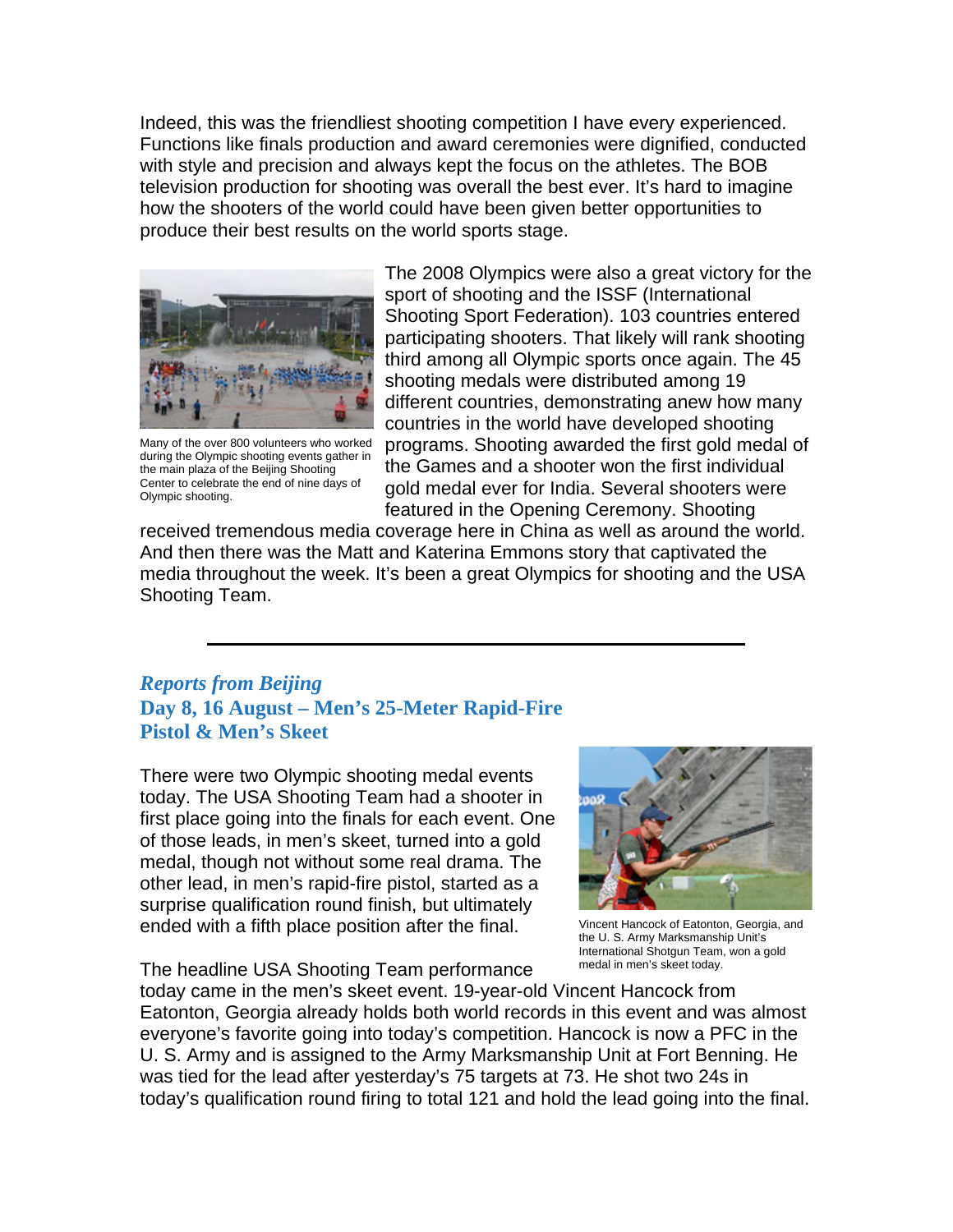The final round squad included Tore Brovold of Norway, Anthony Terras of France and Antonis Nicolaidis of Cyprus, who all had 120s, just one target behind Hancock. VIP spectators for the skeet final included Norway's King and Queen, who came to cheer for Brovold.



Gold medalist Vince Hancock finished the final round tied with Norway's Tore Brovold when he hit his last station eight low house target (see upper right).

With six shooters separated by only three targets the final was tense and exciting. Conditions were outstanding so final scores were high. As the final unfolded, Hancock and Brovold remained perfect through the first 18 targets. This, of course, got them past the most difficult station, number four. When both got to station six without missing any targets, Hancock had a one-target lead and was in a position to win if he didn't make any mistakes the rest of the way. But then it happened. He missed

his station six low house double. Brovold went on to shoot a perfect 25 and, with Hancock's miss on station six, tie him for first place.

Hancock and Brovold went into a sudden death shoot-off on station four doubles to decide the gold medal. Brovold shot first and broke both targets. Hancock did the same. On the second low-high double, Brovold missed his second target. Hancock had almost let victory slip away from him by missing the station six low house target and he was not about to let this happen again. He broke both targets cleanly to take the gold medal.



The USA's Vince Hancock raises his hand in triumph right after hitting both targets of a second station four double to win the gold medal shoot-off with Norway's Tore Brovold (right).

Today's second medal event was men's rapid-fire pistol. This event is fired in two days. Each day has a 30 shot course where 2x5 shots in 8 seconds,

2x5 shots in 6 seconds and 2x4 shots in 4 seconds are fired with .22 cal. pistols at 25-meter targets. Keith Sanderson, an Army Sergeant stationed at Colorado Springs and training at the Olympic Training Center, fired a 289 x 300 yesterday and was in third place going into today's second 30 shot series. The leading score was a 291 so getting into the final was a real possibility for Sanderson.



Medalists in the men's skeet event were (l. to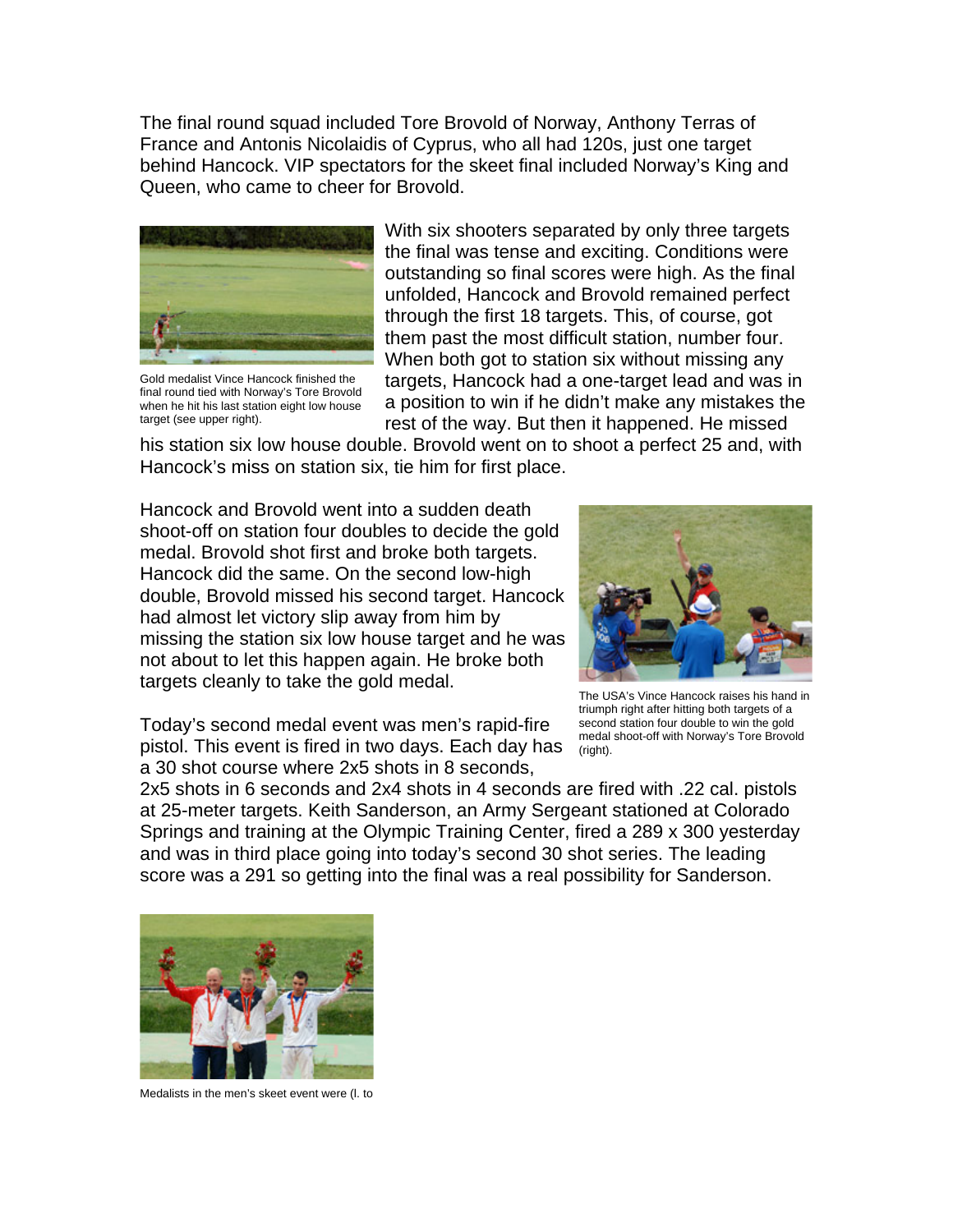r.) Tore Brovold, Norway, silver; Vincent Hancock, USA, gold; Anthony Terras France, bronze.

The surprise came today when Sanderson led all firers with a 294 to go into the final in first place with a 583 total. This is an event where a USA

shooter has not won a medal since William McMillan won the rapid-fire pistol gold medal in 1960. Could Sanderson pull off one of the bigger upsets of the 2008 Olympics and take home a rapid-fire pistol medal?

The final consists of 20 shots with four 4-second series. The first three shooters were Oleksandr Petriv of the Ukraine, Ralf Schumann of Germany, who was going for his fourth Olympic gold medal in this event, and 21-year-old Christian Reitz of Germany, who took away Schumann's world record in this event in a World Cup in June. They finished with Petriv in the lead, Schumann in second and Reitz third, but none had shot well and it appeared that the second three shooters in the final that included Sanderson could medal.



Keith Sanderson, the lone USA rapid-fire pistol competitor, finished the 60 shot qualification round in this event leading all firers with a 583 total. He ended up in fifth place after the final round.

Unfortunately, Sanderson was not able to put together a single good 4-second series score. His series scores were 48.6, 48.0, 48.5 and 49.5. None of the first three shooters, in fact, could hold their leads and Petriv, Schumann and Reitz ended up winning the medals. Sanderson finished in fifth.

Today, with 14 of 15 Olympic shooting events finished, the USA has an astounding six medals, two gold, two silver and two bronze. This is second only to China's seven medals. And there is one more event tomorrow where the USA has an outstanding medal opportunity. Matt Emmons is probably the favorite, if there can be one, going into the men's 50-meter three-position rifle event. The U. S. Army's Jason Parker is also capable of shooting the kind of scores that could get him into the final. The USA Shooting medal count could go higher.

#### *SPECIAL NOTES:*

*Olympic Participation. There are a total of 103 different countries that qualified shooters for the 390 quota places shooting was allocated for the 2008 Olympics. Shooting also had 103 participating countries in 2000 when it ranked third behind athletics (track & field) and swimming in the number of participating countries. This is an important statistic for shooting because it confirms just how popular shooting is in the world.*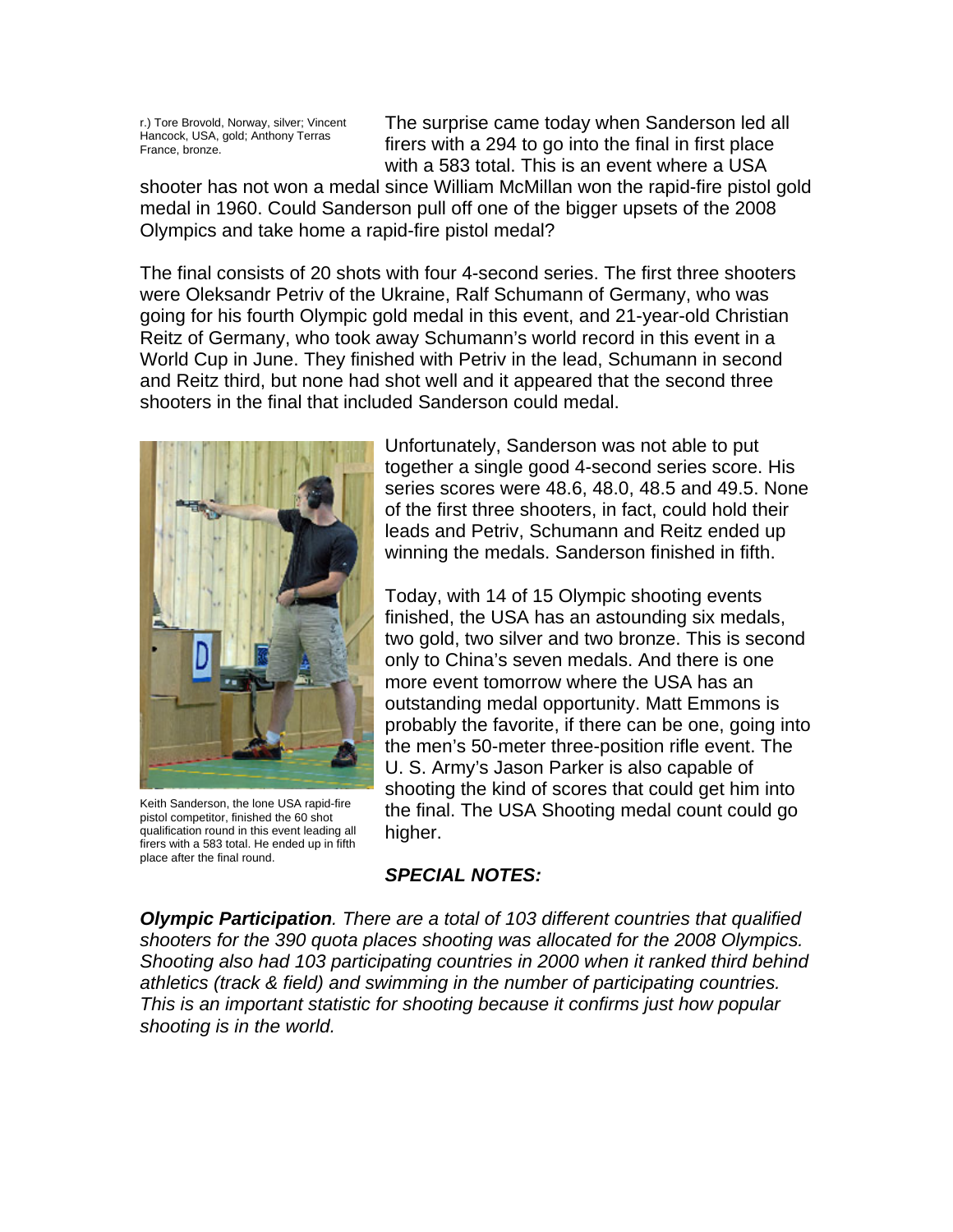*Olympic Quotas. One question that sometimes comes up is why aren't the numbers of shooters in Olympic shooting events larger. The reason is that in order to keep the total number of athletes in all sports at 10,500, each of the 28 summer Olympic sports is allocated a fixed number of quota places. Shooting has 390 quota places, but then has to allocate those quota places among 15 different medal events. For 2008, the number of quotas for each shooting event ranged from 17 to 32. In order to enter a shooter in the Olympics, a country first had to win a quota place in qualifying competitions* 



Medalists in today's rapid-fire pistol event were (l. to r.) Ralf Schumann, Germany, silver; Oleksandr Petriv, Ukraine, gold; Christian Reitz, Germany, bronze.

*(World Cups, Continental Championships or World Championships) that took place in 2005, 2006 or 2007. For an individual shooter to be entered, he/she first had to fire a Minimum Qualifying Score (MQS) in a qualifying competition.*

*Olympic Television. Shooting is receiving a huge amount of television coverage during these Games. Beijing Olympic Broadcasting (BOB) is the host broadcaster for all Olympic sport. BOB is televising every shooting final and award ceremony live. BOB has a staff of 6,000 that is producing the Olympic Games telecasts. These TV broadcast signals are then taken by up to 85 rights holding broadcasters, including the USA's NBC for live or delayed broadcasts in their countries. Each rights holding broadcaster adds its own commentary onto the telecast. An American, Brian Douglas, is the Director of the BOB staff that is producing the Olympic shooting telecasts.*

#### *Reports from Beijing* **Day 7, 15 August – Men's 50-Meter Rifle Prone**

The USA Shooting Team won two more Olympic medals today, one from a great performance by Matt Emmons is the men's 50-meter prone rifle event and one from Jason Turner's outstanding performance six days ago in the men's 10-meter air pistol event. Turner originally placed fourth in that event, but an IOC announcement today of a positive doping test for the original third place winner moved Turner up to the bronze medal. The USA now has five shooting medals, the most since the boycotted 1984 Olympics and with good chances for more medals in the remaining three events tomorrow and Sunday.



Medalists in today's men's prone rifle event were Matt Emmons, USA, silver; Artur Ayvazian, Ukraine, gold and Warren Potent, Australia, bronze.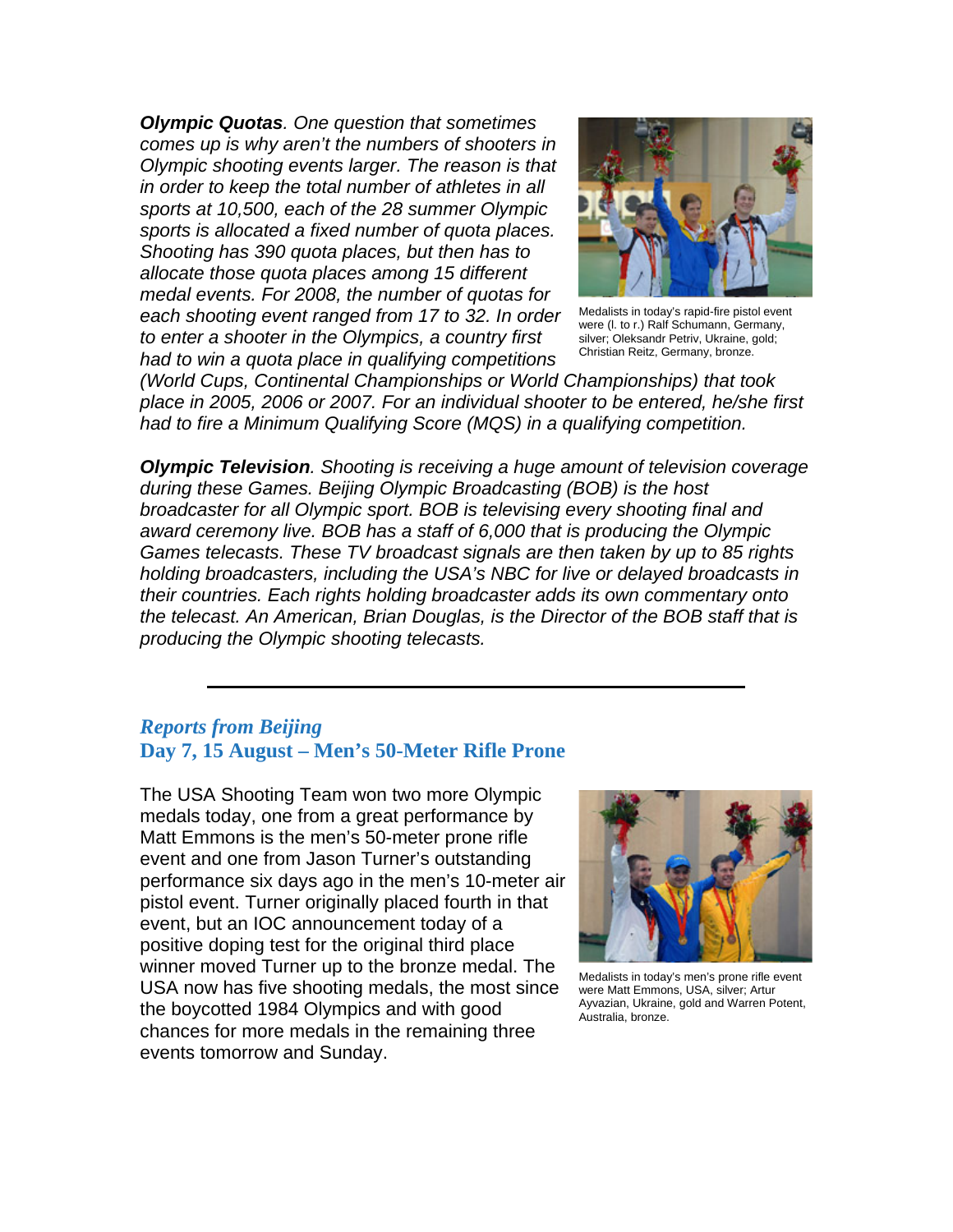

35-year-old Ukrainian shooter Artur Ayvazian raises his rifle in triumph after firing his last shot in the 50-meter men's prone rifle final.

Today's one medal event was the men's 50-meter prone rifle event. USA entrants in the prone event were Matt Emmons, the defending Olympic champion in this event and husband of Katerina Emmons, who has already won gold and silver medals in women's events while competing for her home country of the Czech Republic, and U. S. Army Major Mike Anti from Fort Benning, Georgia.

The prone rifle event is a game of extreme precision. Winning shooters must have an superbly accurate rifle-ammunition combination. Both USA shooters were shooting Anschütz rifles and Eley

ammunition that have made them and other USA prone rifle shooters very competitive in the last two or three years. Winning shooters must also make a flawless performance where every shot is broken within the ten ring. Since prone qualification rounds are fired on outdoor ranges, winning shooters must usually also be very good at judging wind and very disciplined in waiting for their conditions.

Today's prone match was exciting to watch. Conditions were ideal at the beginning, but quickly became very challenging. Great prone shooters like Emmons, Potent and Martynov shot nines early when it appeared they would not even make the final. In the meantime, a couple of other veterans, Artur Ayvazian of the Ukraine and Juha Hirvi of Finland were shooting 100s. Wind conditions were switching back and forth and as the match neared the end, it was interesting to note how the experienced shooters were the ones whose names



Today's gold medalist Artur Ayvazian prepares to fire the last shot in his leading qualification round score of 599.

started to show up in the top eight that would make the final. Ayvazian stayed perfect until the last series when he dropped one nine to finish with a 599. Emmons lost three points in his first 30, but he put on a great finish with three straight 100s to total 597 and was second going into the final. Early predictions that it would take 597 or at least 596 to make the final did not materialize because of the tricky winds. Norway's Vebjoern Berg, a left-handed shooter, finished with the lone 596. Experienced veterans Hirvi and Martynov finished with 595s to make the final. The USA's Mike Anti had a chance to make the final, but a nine on his 57th shot dropped him to 594 and ninth place just out of the final.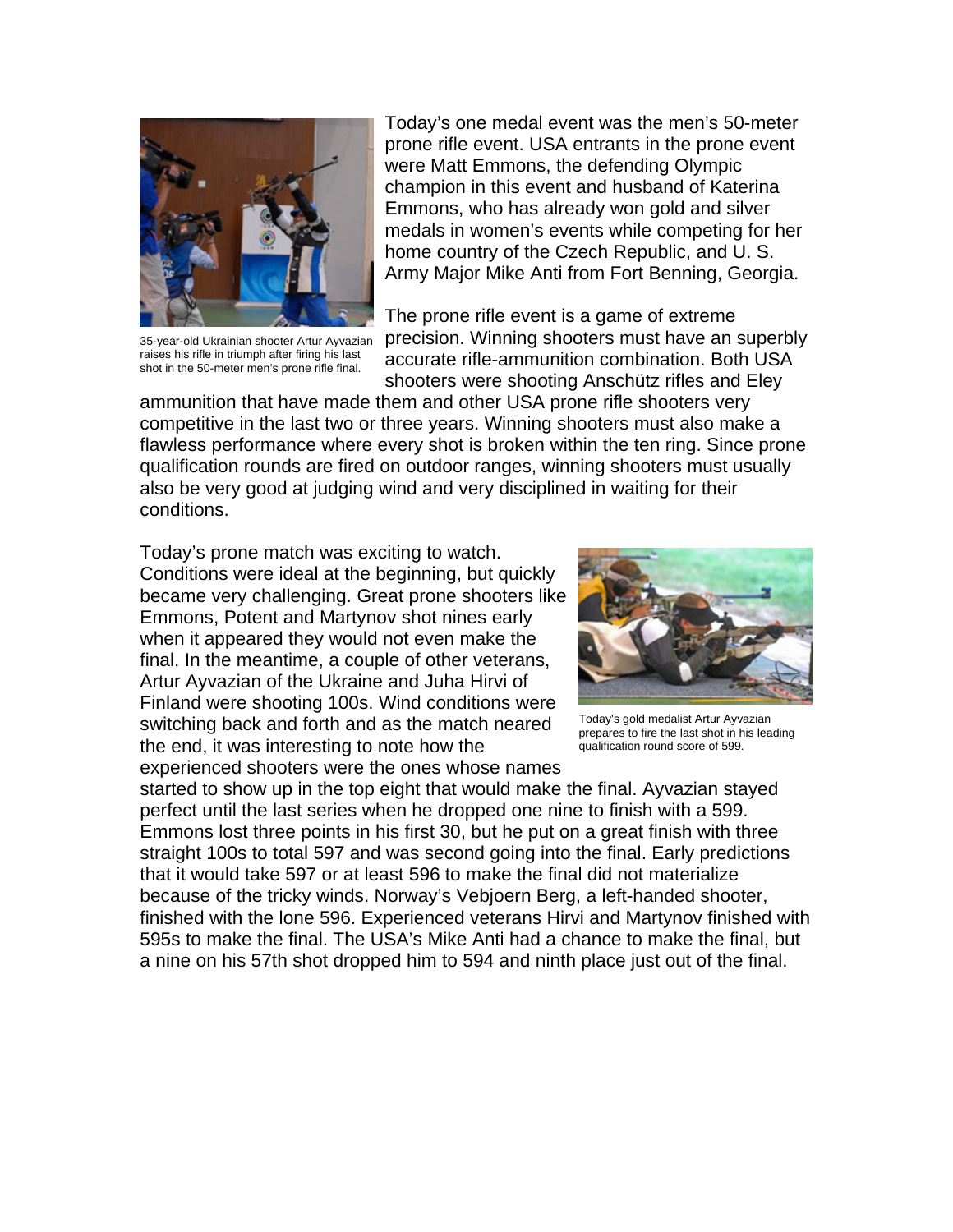

The USA's Matt Emmons was the defending Olympic champion in today's 50-meter prone rifle event. He came within 1.0 points of winning again after firing a 597 qualification round score and 104.7 final. Emmons' silver medal was his second Olympic medal and the fifth USA Shooting Team medal of these Olympics.

mistakes and he didn't.

The 10-shot final round for this event took place in the indoor finals hall where there is no wind and the battle for medals becomes a test of human, rifle and ammunition accuracy. Ayvazian's two point lead over Emmons appeared to be insurmountable, but there would definitely be a contest for the bronze medal. As the final unfolded, Ayvazian was not shooting brilliantly, but he stayed in the ten ring with a solid, mistake-free finals performance that won the gold medal. Emmons opened with a 10.0 and fired a 9.8 on his fourth shot. Other than those two shots, he never fired less than a 10.4 as he closed the gap between him and Ayvazian to 1.0 points. Ayvazian could not afford to make any

In the battle for third place, Australia's 46-year-old Warren Potent prevailed. In the last couple of years, Potent has emerged as the best prone rifle shooter in the world. In the Beijing World Cup in April, Potent won the "greatest prone final ever fired" with a 599 and 105.8 final. This time his 595 qualification score placed him too far back to challenge for gold or silver, but an outstanding 105.5 final moved him in third and the bronze medal.



Today's men's 50-meter prone rifle qualification round started in the 50-meter hall of the Beijing Shooting Complex where 56 shooters contended for the eight final round spots where medal winners are determined.

It should be encouraging to older shooters to note that three of today's eight prone rifle finalists are age 40 or over. In addition to Potent, who is 46, Juha Hirvi is 48 and Sergei Martynov is 40.

In other events today, the USA's Keith Sanderson fired a 289 in the first half of the 25-meter rapid fire pistol event. This placed him in a tie for second, two points behind the leader going into tomorrow's second 30 shots. The scores in this event were low today so expect to see several higher second half scores tomorrow.



The USA's Jason Turner (on right) is shown here firing in last Saturday's men's air pistol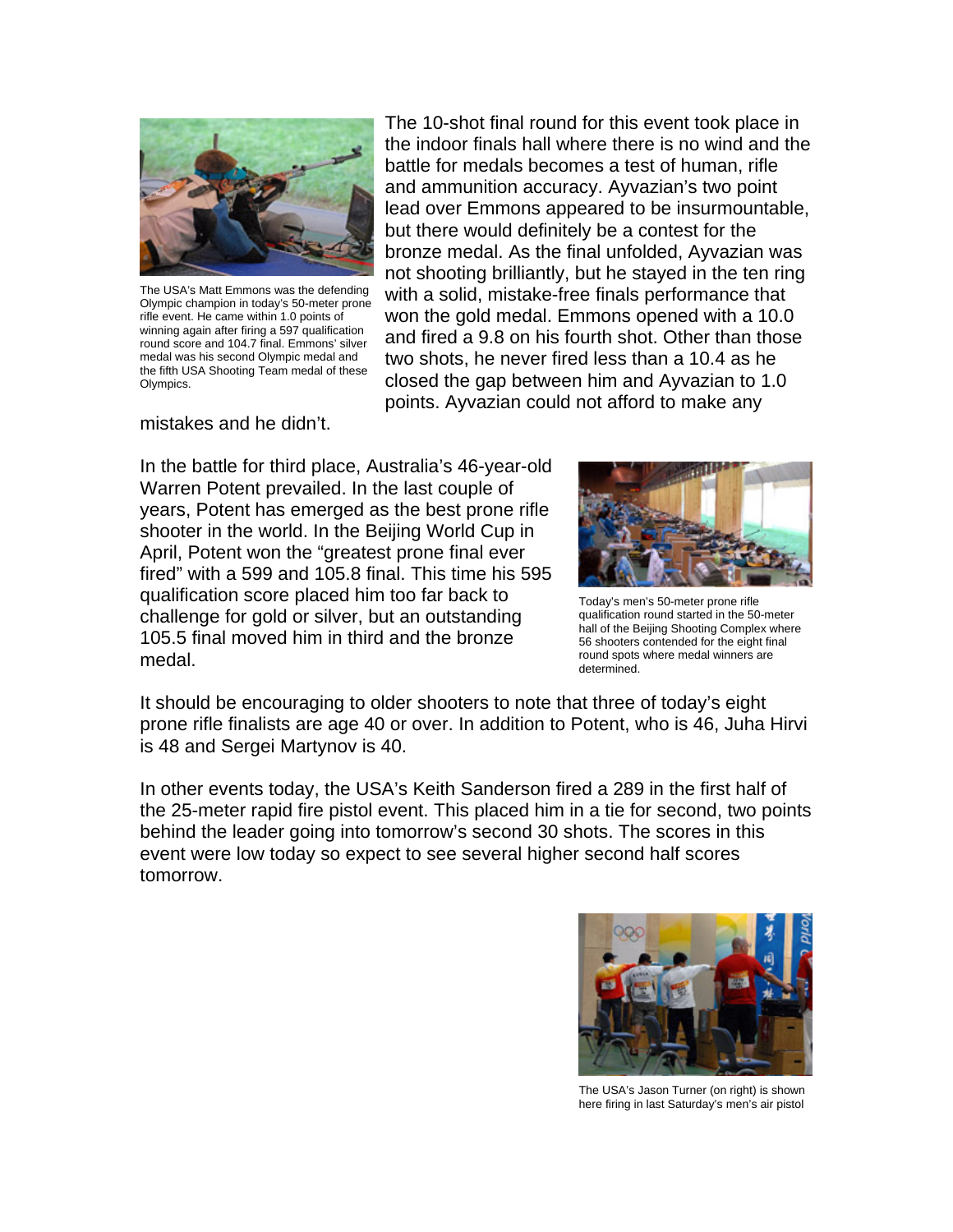In men's skeet, the USA's Vincent Hancock, from the U. S. Army Marksmanship Unit at Fort Benning, moved up to thild aller the original was sitting on top of the leader board with a 73

event. He finished fourth then, but today was moved up to third after the original bronze

after the first three rounds. Four shooters follow with 72 and another four with 71s. Tomorrow all competitors will fire an additional 50 shots in the qualification round before reducing the field to the top six for the final. The second USA shooter, Sean McClellan from Mission, Texas was tied for 10th with a 70. He still has an outside chance to make the final. Tomorrow we will see the conclusion of the rapid-fire pistol and skeet events. It appears that the USA has medal possibilities in both.

The other big news today was the IOC's announcement this morning that North Korea's Kim Jong Su was found guilty of doping and stripped of the bronze medal he won in the first day's men's air pistol event. Kim tested positive for propanolol, a beta-blocker. The USA's Jason Turner finished a surprising fourth in this event after winning a dramatic sudden death shoot-off with his teammate Brian Beaman. Turner won that shoot-off 10.5 to 10.3 and that fortuitously put him in a position to move up to the bronze medal position after Kim was disqualified.

## *Reports from Beijing* **Day 6, 14 August – Women's 50-Meter Rifle & Women's Skeet**

If you ever wanted dramatic evidence of how one shot can make a huge difference, you only had to look at today's two Olympic shooting finals. The USA had shooters in both finals who were in a position to win a medal. Rifle shooter Jamie Beyerle was in second place with one shot to go, but an 8.7 on her last shot dropped her to fifth. Skeet shooter Kim Rhode had missed the second target on station 4 right-left doubles four straight times, but she connected on both in a shoot-off for the silver medal in women's skeet.



Medalists in today's women's skeet event were Kim Rhode, USA, silver; Chiara Cainero, Italy, gold and Christine Brinker, Germany, bronze.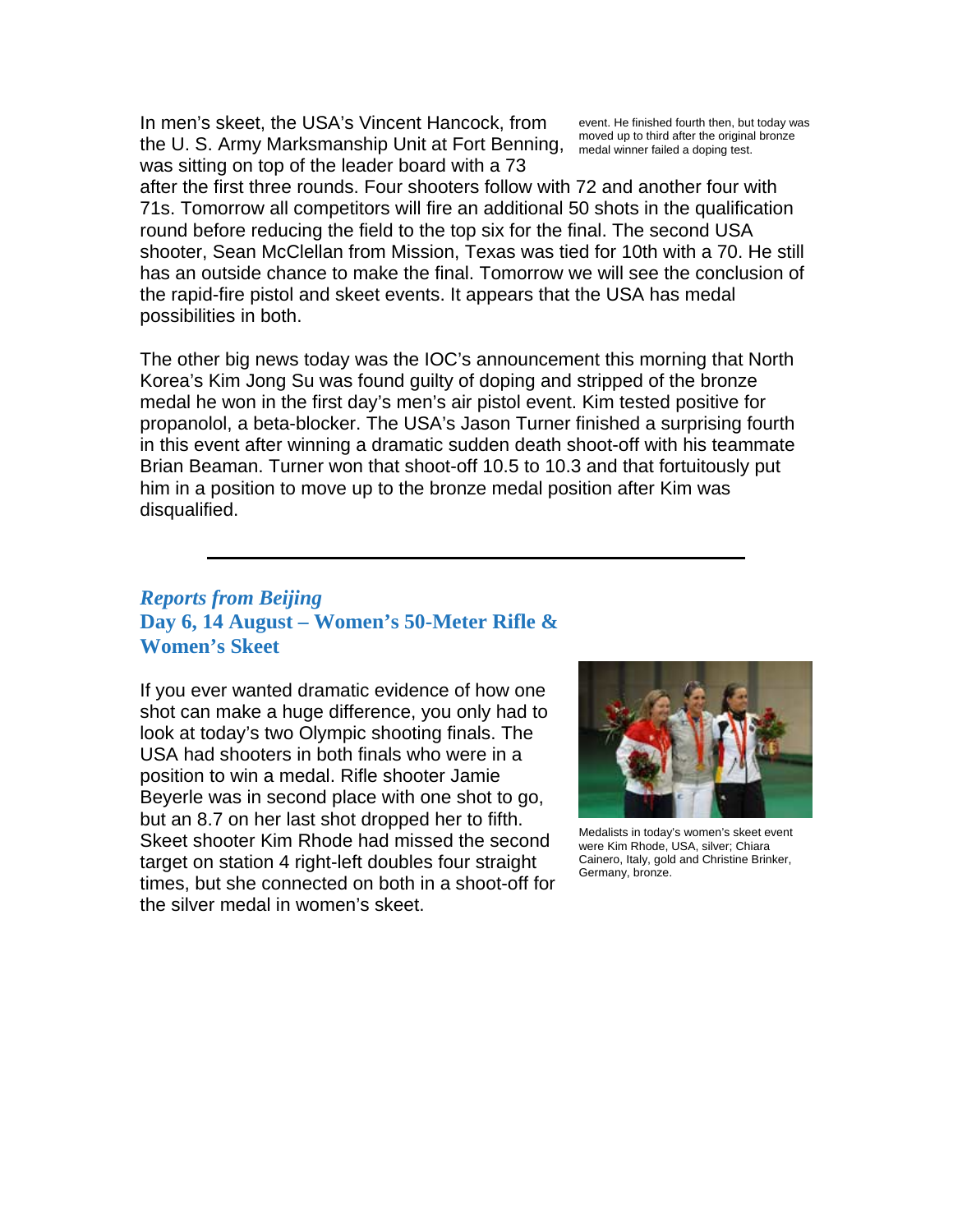

The silver medal won by the USA's Kim Rhode is her fourth Olympic medal. She won gold in 1996 and 2004 and a bronze in 2000.

The two Olympic events today were women's 50 meter 3x20 rifle and women's skeet. The USA had strong medal possibilities in both. The USA's most successful female Olympic shooter Kim Rhode was shooting in skeet this year after winning Olympic gold medals in 2004 and 1996 and one Olympic bronze medal in 2000 in women's double trap. Since the double trap event was dropped from the Olympic program after Athens, Rhode elected to go back to skeet where she originally started her international shooting career. Rhode, who comes from El Monte, California, was the only USA entrant in skeet. She won her previous Olympic medals by shooting well in finals so if she could make the final there was a good chance for a USA medal.

Jamie Beyerle, 24, from Lebanon, Pennsylvania was competing in her first Olympics, but she had

moved herself up to 5th in the world rankings in women's 50-meter three-position rifle. Jamie also has a reputation for being a strong final round shooter so everyone was hoping she could get into the final. The second USA shooter in this event, 18-year-old Sandra Fong from New York City was one of two junior shooters on the 2008 USA Olympic shooting team.

The women's skeet event starts out with three 25 target series that make up the qualification round. Rhode shot 24, 23 and 23 to total 70x75 and went into the final tied for third. The other finalists were from Italy, Thailand, Germany, China and Sweden. By the time the skeet final started, the rain and wind had also started. In a difficult final where the ultimate gold medal winner Chaira Cainero of Italy shot a 21, Rhode and Christina Brinker of Germany shot 23s to make up a two-target margin and create a three-way tie for first place. Ties are broken with shoot-offs at doubles on station 4.



Kim Rhode walks off of a rain-soaked finals field where she has just won a tiebreaker for the Olympic silver medal and into a congratulatory bear hug from USA shotgun coach Lloyd Woodhouse.

This tie was broken quickly. Brinker shot first and missed her second target. Rhode followed and did the same. Cainero shot third and broke both targets to take the gold medal. Italian fans went wild and had to be restrained by venue security. Rhode and Brinker now had to continue the shoot-off to decide who won silver and who won bronze. This double would be a right-left double where Rhode had already missed the low house bird four consecutive times in the three qualification rounds and the final. But this time she hit both targets. Brinker followed and missed her second target. The silver medal went to Kim Rhode, her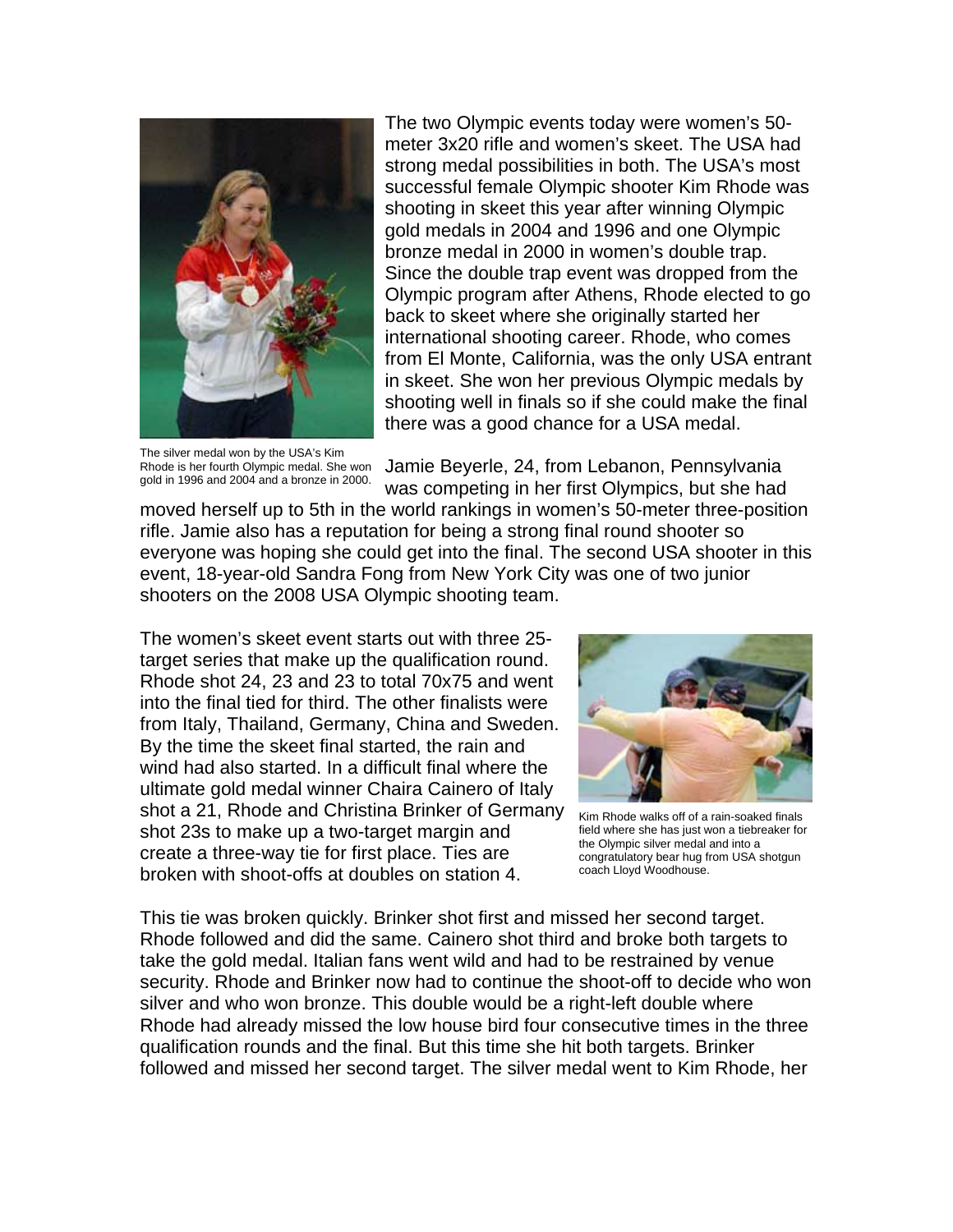fourth Olympic shooting medal. That last shot made the difference between silver and bronze.



The most courageous performance of the Olympic Games shooting events is almost certainly Du Li's comeback from the tremendous criticism and disappointment she experienced after not producing the Games' first gold medal that so many in China expected.

The women's 50-meter rifle event begins with a 60 shot qualification round where competitors fire 20 shots prone, 20 shots standing and 20 shots kneeling. There were lots of side plots that had to play themselves out in this event. The World Record holder and number one ranked shooter in the world in this event, Sonja Pfeilschifter, had won every title imaginable in rifle shooting except she has never won an Olympic medal. This would be her fifth try. China's Du Li had gone into Saturday's women's air rifle event as a heavy favorite, especially with Chinese fans, only to finish a disappointing fifth. After that defeat, she had been reduced to an emotional basket case. The question was could she stand up to the intense pressure and

produce even a credible performance today. Du Li was having trouble putting a performance together yesterday in training and was the subject of much attention from the Chinese coaches.

As the qualification round unfolded, Du Li started with a weak 196 prone while Beyerle had a 199. Du Li came back with a 194 standing. Beyerle started standing with an 8 and two 9s. Coach David Johnson called her off the line and when she returned, she finished standing with a 191. In the meantime, Pfeilschifter had seen her chances for an Olympic medal disappear when she fired a 195 prone and 189 standing. In kneeling Du Li put herself in position to win when she posted a 199 to total an Olympic record 590. Two other shooters, Olga Dovgun of Kazahkstan and Eglis Yaima Cruz of Cuba totaled 588 to enter the final in second and



America's Jamie Beyerle firing in the final of the women's 50-meter rifle events where she started in 5th, rose as high as 2nd and ultimately finished in 5th.

third. Beyerle fired an excellent 197 in kneeling to total one of four 586s that qualified for the final. One of those shooters was the Czech Republic's Katerina Emmons, who had established her reputation as a strong final round shooter. The reigning Olympic champion, Lioubov Galkina of Russia lost her chance for a medal when she fired four nines in her last five shots kneeling and had to start the final in the eighth position with a 585.

18-year-old junior Sandra Fong finished in 21st place with a 577 total, a credible start on what could become a long and successful international shooting career.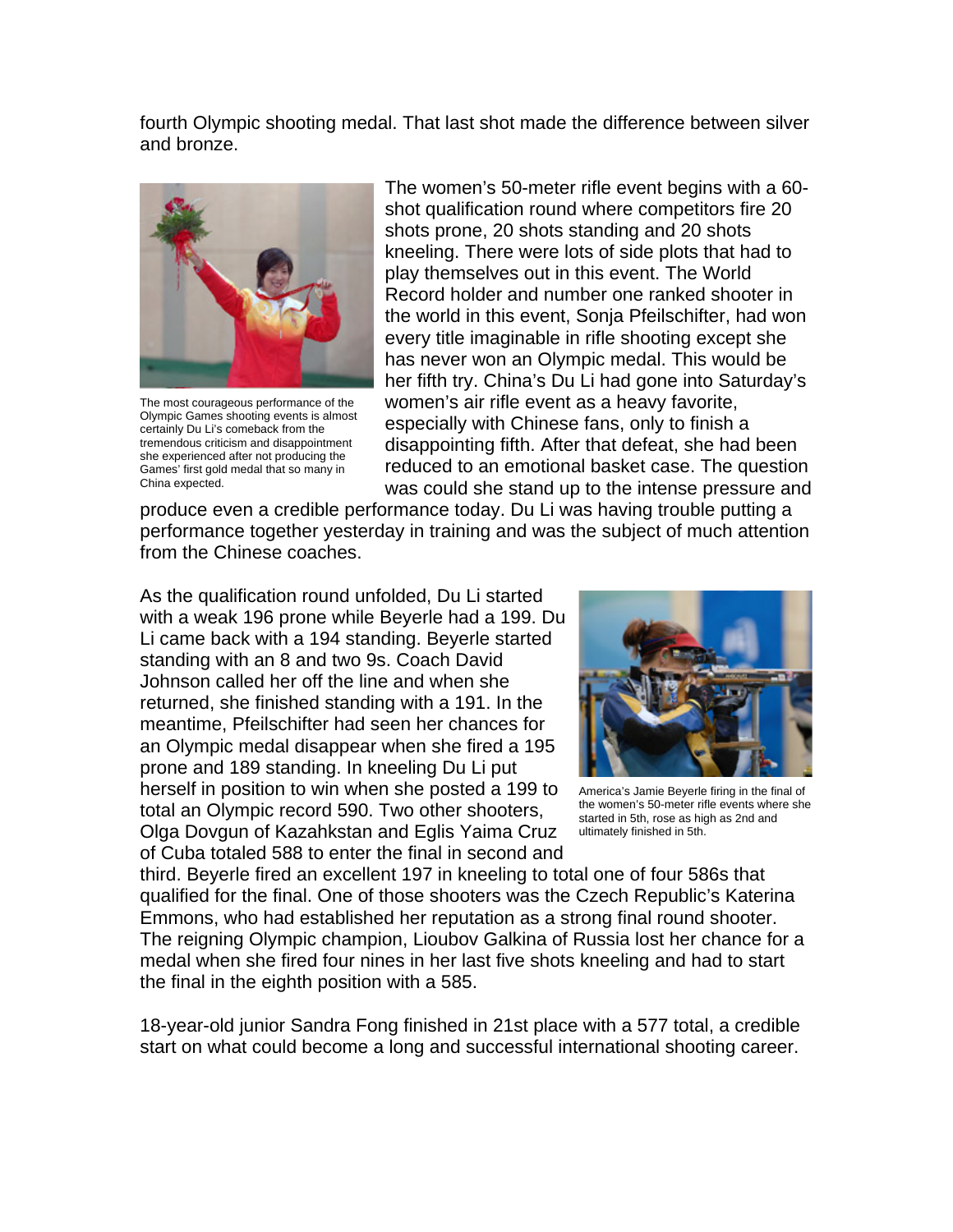The final was tense and exciting. The consensus was that any of the eight finalists had a chance to win one of the three medals. Du Li opened with an 8.9 on her first shot and dropped to third. Cruz, who was the surprise finalist, actually was in first place after three of the first five shots. After that, a courageous finals performance by Du Li moved her back into first for the remainder of the final. Beyerle was shooting well in the final and closed the gap on the leaders so that she was actually in second place with one shot to go. Beyerle had prepared well on each finals shot, taking nearly as much time to run her pre-shot routine as Katerina Emmons, who was also climbing up on the board.

With one shot to fire, Du Li just need a decent shot to win, but the silver and bronze medals were up for grabs between Beyerle, Emmons and Cruz. Du Li nailed a 10.5 on her last shot and the Chinese crowd exploded. She had gone from the penthouse to the dungeon and back to the penthouse, once again a heroine. This time, Beyerle did not run her normal pre-shot routine and fired quickly; it was an 8.7. Emmons finished with a 10.2 to take the silver. Cruz finished with a 9.5 to take the bronze medal. Galkina finished the best final of the day with a 102.4 total to take fourth as Beyerle dropped to fifth.



Medalists in today's women's 50-meter rifle event were (l. to r.) Katerina Emmons, Czech Republic, silver; Du Li, China, gold; Eglis Yaima Cruz, Cuba, bronze.

The greatest accolades for the day must go to China's Du Li. She is a great shooter and to finish 5th in the first day's women's air rifle event is not a disgrace. She was under tremendous pressure and was reduced to remorseful sobbing after that event. She was so badly affected that she had to struggle through three days of training just to get her performance back. Yet in spite of this great pressure, she put together an Olympic record setting performance today, fired a strong, courageous final where she held her composure and fought through all of the pressure. Everyone was happy for her as a person because she fought so hard to overcome the great pressure that was on her.

*Reports from Beijing* **Day 5, 13 August – Women's 25 Meter Pistol**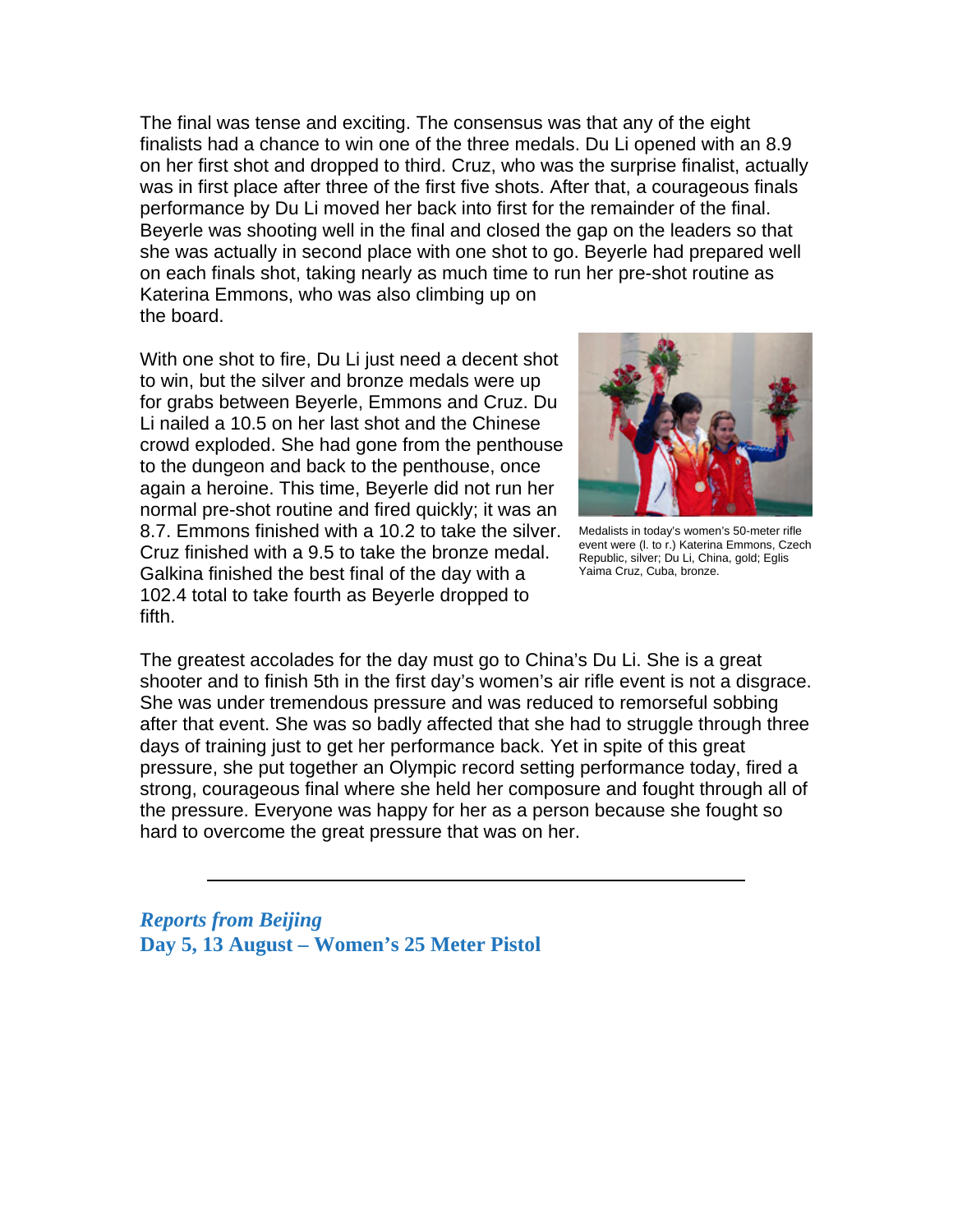Only one event was contested today at the Beijing Shooting Range, women's 25-meter pistol. This is another event that has been dominated by eastern Europeans and eastern Asians and today was no exception. Chen Ying won China's third gold medal in shooting on the strength of a spectacular final. Mongolia's Gundegmaa Otryad won the silver after fighting back from a costly malfunction in the final. Munkhbayar Dorjsuren represented Germany in winning the bronze medal, but she is also originally from Mongolia and won her first international pistol medals while shooting for that country.



Pistol shooter Chen Ying became China's third Olympic gold medal winner when she won today's women's 25-meter pistol event.

The women's 25-meter or "sport" pistol event actually has three stages. It begins with a 30-shot precision stage where five-shot series must be fired in five minutes. A couple of hours later it continues with a 30-shot rapid fire stage where shots are fired during 3-second exposures. In rapid-fire, the shooter must load five, lower the pistol to the ready position where it is down at a 45 degree angle. Firing times are controlled by red and green lights. The lights are red for seven seconds, then green for three. After the light turns green, the shooter must lift the pistol up to the target and fire one shot before the light turns red. If the light turns red before a shooter fires, the electronic target system scores that shot a miss. The event concludes with a final round consisting of four additional five-shot rapid-fire series.



Olympic gold medalist is shown firing the last series in the final round where she climbed from third place to first.

USA entrants in this match were Rebecca Snyder, a three-time Olympian from Colorado Springs, Colorado and 56-year-old Elizabeth Callahan, a retired Washington DC Metropolitan Police Officer now living in Columbia, South Carolina. By competing in her fourth Olympic Games today, Callahan became the oldest known American woman to compete for the USA in a Summer or Winter Olympic Games.

Unfortunately, neither was able to occupy a top eight ranking on the leaderboard during the match and both ultimately finished with 575 totals. Callahan finished 25th and Snyder 28th out of 41

#### competitors.

One of the interesting things about the Olympic shooting events that have been contested so far is the high number of established champions who do not make the finals. Former Olympic medalists who did not make today's final included Padernina of Russia, Sekaric of Serbia, Salukvadze of Georgia and Kostyvych of Ukraine. Even more interesting was the fact that there were two juniors in this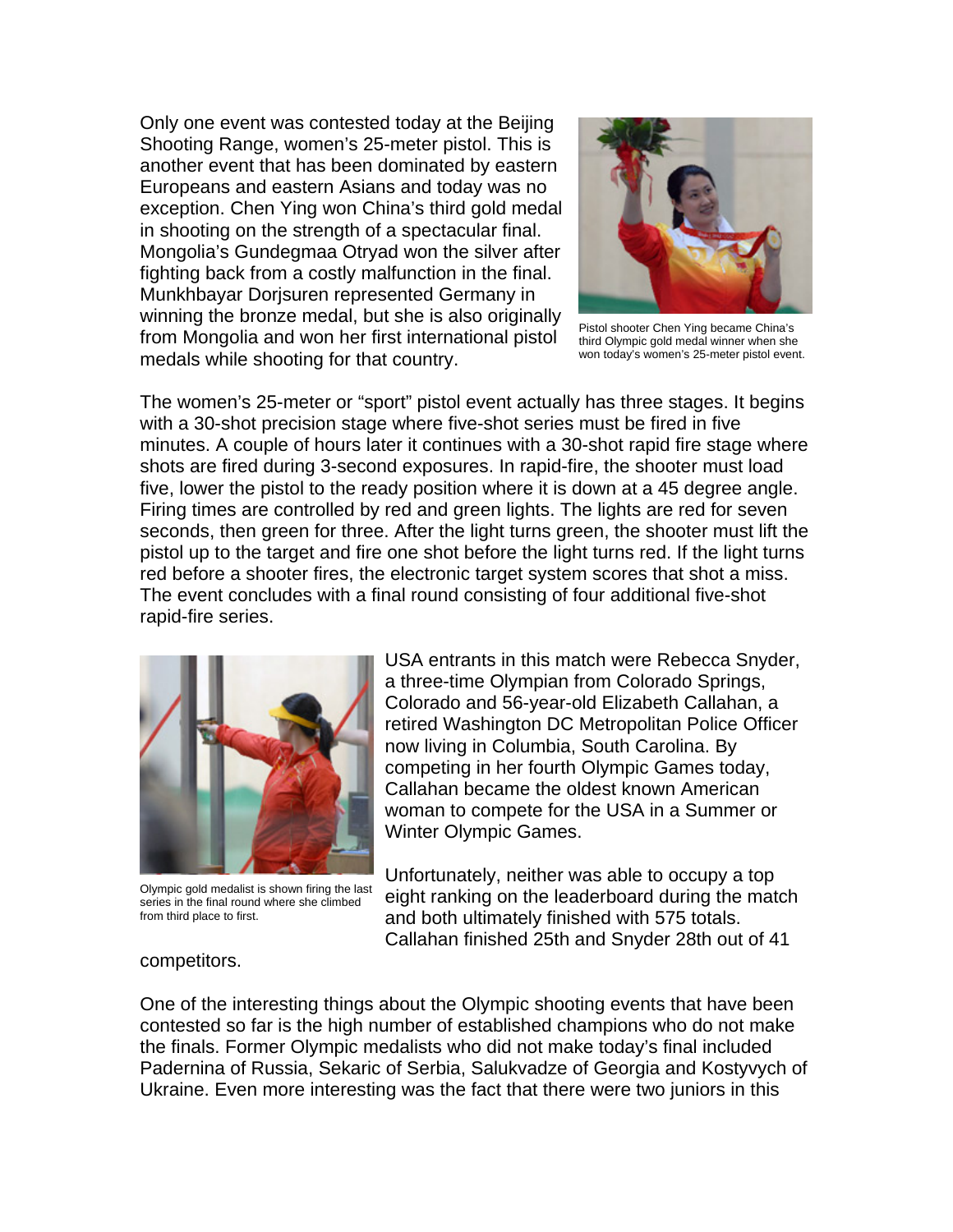final. Jo Yonk Suk from North Korea is 19; Tanyaporn Prucksakorn from Thailand is 18. Another finals surprise was Luisa Maida from El Salvador, who became the first shooter from the America's to make a woman's pistol final.

Leading the finals field was Ortryad of Mongolia, who tied the Olympic qualification round record with a 590 after firing a spectacular 299 in rapid fire. Second going into the final was Germany's Dorjsuren. She was born in Ulaanbaatar, Mongolia and won a bronze medal in the 1992 Olympic Games competing for Mongolia. Third, going into the final was China's Chen Ying. Chen was fourth in this event in Athens and won the World Championship in 2006. If there was a gold medal favorite here, Chen was probably it.



After China's Chen Ying fired the last series in the final round of the women's 25-meter pistol event, she was so disciplined that she had to make notations in her shooting diary before she could begin her victory celebration.

In fifth place going into the final was Maria Grozdeva of Bulgaria who won two gold medals in this event in 2004 and 2000. She was trying to become only the second shooter in the 110-year history of the modern Olympics to win three individual gold medals in shooting. Ralf Schumann, a rapid-fire pistol shooter from Germany became the first to achieve this feat in Athens.



Medalists in the Olympic 25-meter pistol event were (l. to r.) Gundegmaa Otryad, Mongolia, 2nd; Chen Ying, China, 1st; and Dorjsuren Munkhbayar, Germany, 3rd. Munkhbayar won her first Olympic medal while shooting for the Mongolian team.

In the final, which consists of four rapid-fire series, Otryad started out shooting well, but Chen was shooting fantastic. On the first series, Otryad totaled 51.1, but Chen scored 52.4. Ortryad's lead was shrinking. On the second series, it was 51.1 to 51.3. Then disaster struck Otryad. She fired a 9.0 on her first shot of the third series and had a malfunction on that shot. She got a refire, but a 49.0 total dropped her into second. Chen had a 52.5 to take the lead on that series. Otryad took the last series 51.0 to 50.3, but it was too late. Chen was the new Olympic champion. She had won China's third shooting gold medal of the Games.

There are two events tomorrow where the USA has realistic medal possibilities. Jamie Beyerle from Lebanon, Pennsylvania has the ability to make the final in women's three-position rifle and a reputation for being a strong final round shooter. Kim Rhode, who won gold, bronze and gold Olympic medals in successive Olympic double trap events is now shooting skeet after the IOC eliminated double trap from the 2008 Games program. The irony of this is that Rhode began her international competitive career as a skeet shooter, but switched to double trap when that was added to the Olympic program in 1996 as the first women's clay target event.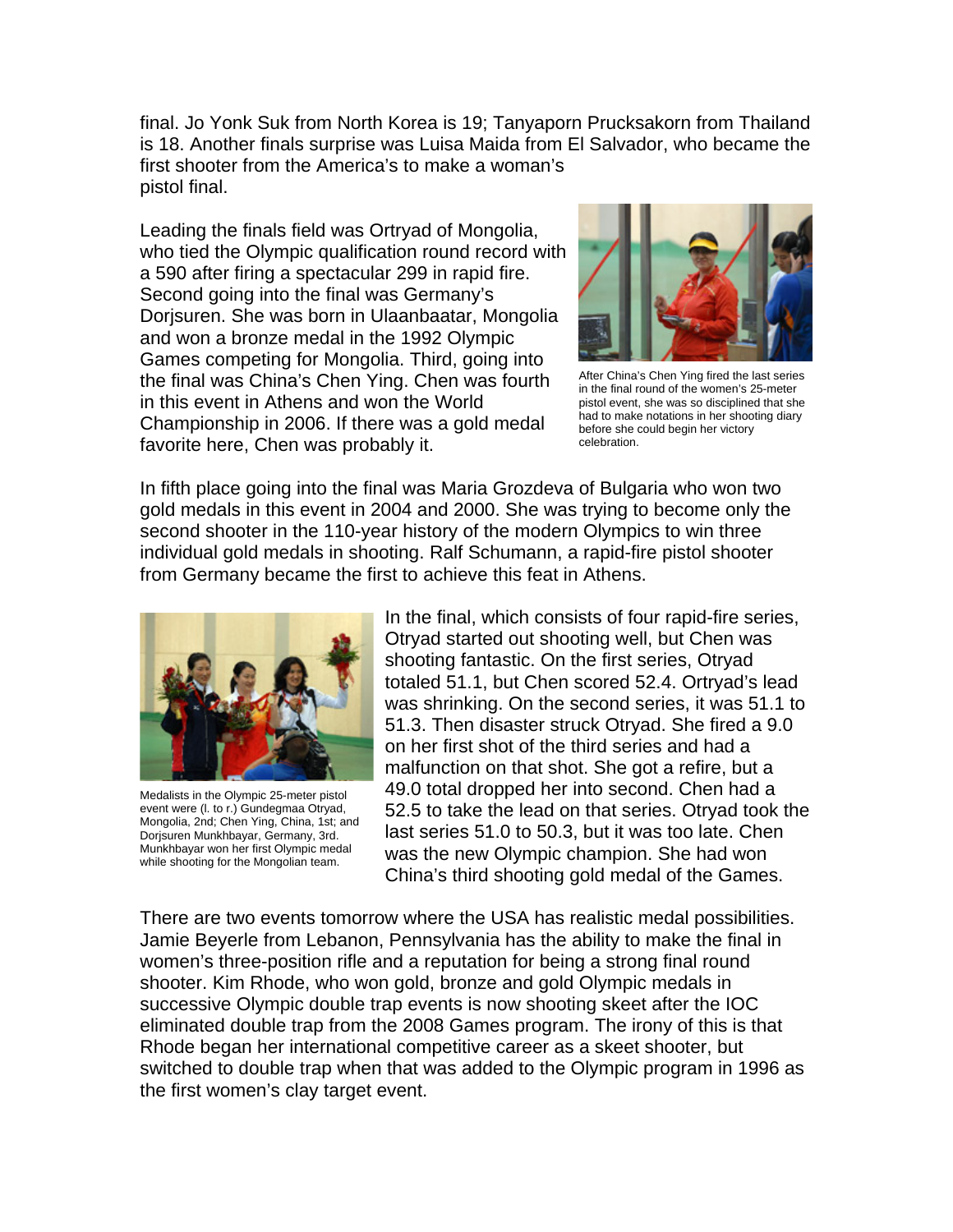## *Reports from Beijing*  **Day 4, 12 August – Men's Free Pistol and Men's Double Trap**

They played the USA national anthem and raised the American flag the highest of all at the Beijing Olympic shooting range today. The USA's Walton "Glenn" Eller won the men's double trap event with Olympic record scores in both the qualification and final rounds.

Double trap is a one-day event where competitors fire pairs of targets or doubles thrown from two traps in the center of the trap bunker while competitors rotate through the five trap stations. The qualification round involves three series of 25 pairs for 150 targets total. The final is another 25 pair of targets for an event total of 200 targets.

The outcome of this event was not a surprise; the USA was expected to do well in double trap. This was actually the third Olympic Games for Eller,



Today was a gold medal day for double trap shooter Glenn Eller and for the USA!

whose hometown is Katy, Texas and who is now in the U. S. Army as a member of the Army International Shotgun Team at Fort Benning, Georgia. Eller finished 15th and 17th in the 2000 and 2004 Olympics, but has been shooting better and more consistently in the last two years. He medaled in two 2007 World Cups and won the World Cup Final last fall. He was second in the Beijing World Cup this year.



Eller raises his shotgun in triumph to celebrate his victory just after he broke his last pair of targets in the double trap final.

In today's competition, Eller shot a 48 x 50 in the first round to take a lead that he never relinquished throughout the day. He followed that with rounds of 49 and 48 to total 145 going into the final. This gave him a four-target lead over Italy's Francesco D'Aniello and a five-target lead over his teammate Jeff Holguin. Holguin, like Eller, is a member of the Army Marksmanship Unit's International Shotgun Team. Eller's 145 qualification round broke the Olympic record of 144 set by Ahmed Al Maktoum of the United Arab Emirates in Athens.

As the leader, Elller shot sixth in his final round squad. His start was scary. He missed both targets in his first pair. Fortunately he settled down and began breaking pairs of targets while anyone who could catch him was missing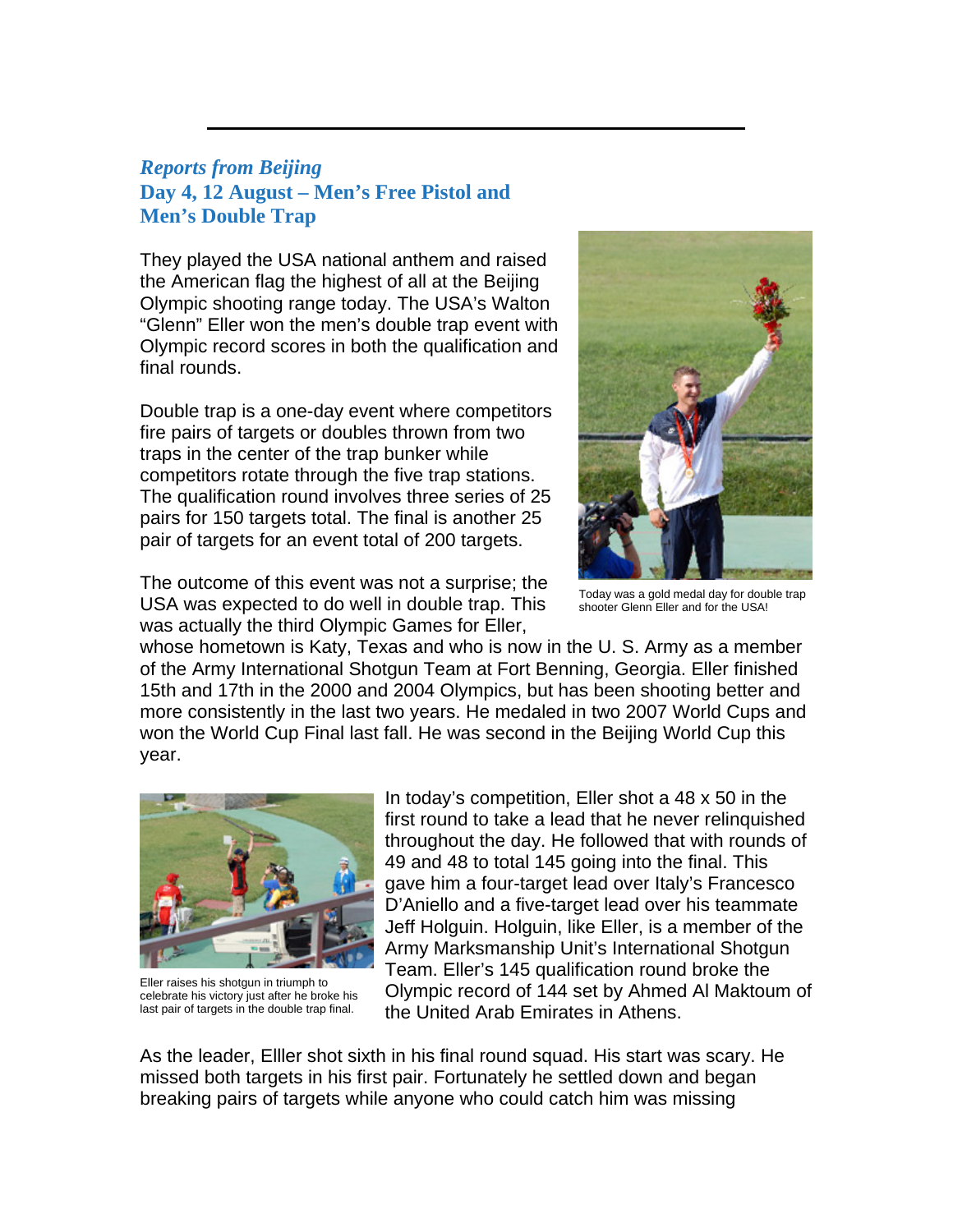occasional targets. Eller neared the end with a three-target lead over D'Aniello. When he broke his 24th pair he clinched the gold medal. A triumphant fist thrust up in the air told the crowd he knew exactly where he stood. By breaking his last pair, he finished with a 190 total and three-target victory over D'Aniello who finished with 187 and China's Hu Binyuan who scored 186 to take the bronze medal. Eller's total broke the Olympic record of 189, held jointly by Russell Mark of Australia, who won the gold medal in 1996, and who finished fifth today, and by Al Maktoum who won the gold medal in 2004 and who finished seventh today.

Today Glenn Eller added his name to an historic list of USA shooters who have won Olympic gold medals. He did it by turning in a truly great and record-setting performance against a 19-competitor field that included three former Olympic gold medalists.





U. S. Army pistol shooter Daryl Szarenski fires his "free" pistol in Beijing Olympic competition. He finished 14th in today's 50 meter pistol event with a 555.

Today's second gold medal event was men's 50-meter

Olympic double trap gold medalist Glenn Eller firing at a pair of qualification round targets.

pistol. This event starts with a 60-shot qualification round and concludes with a 10-shot final. The traditional name for this event, "free pistol," comes from the fact that the pistol design is relatively unrestricted as to grip shape, sight radius or trigger weight.

The USA has not won an Olympic medal in 50 meter pistol since Frank Green won silver in Tokyo in 1964. After Jason Turner and Brian Beaman did so well in air pistol three days ago, there was some hope that USA fortunes might change, but that didn't happen today. U. S. Army NCO Daryl Szarenski fired a 555 to finish 14th while Jason Turner of Colorado Springs fired 553 to finish 21st.



Korea's Jin Jong Oh lifts his pistol to fire his last shot. He needed an 8.2 to clinch a gold medal. His last shot was an 8.2.

This event has long been dominated by countries from eastern Europe and eastern Asia. The medals today all went to east Asia, to the countries of Korea, China and North Korea. Just about everyone thought scores were lower than normal. Tan Zongliang of China led the final round qualifiers with a 565; it usually takes 567-570 to top this list. The eighth qualifier came in at 559; it is rare to see a score below 560 make a 50-meter pistol final. The thing that made this final exciting was that five shooters were tied for second behind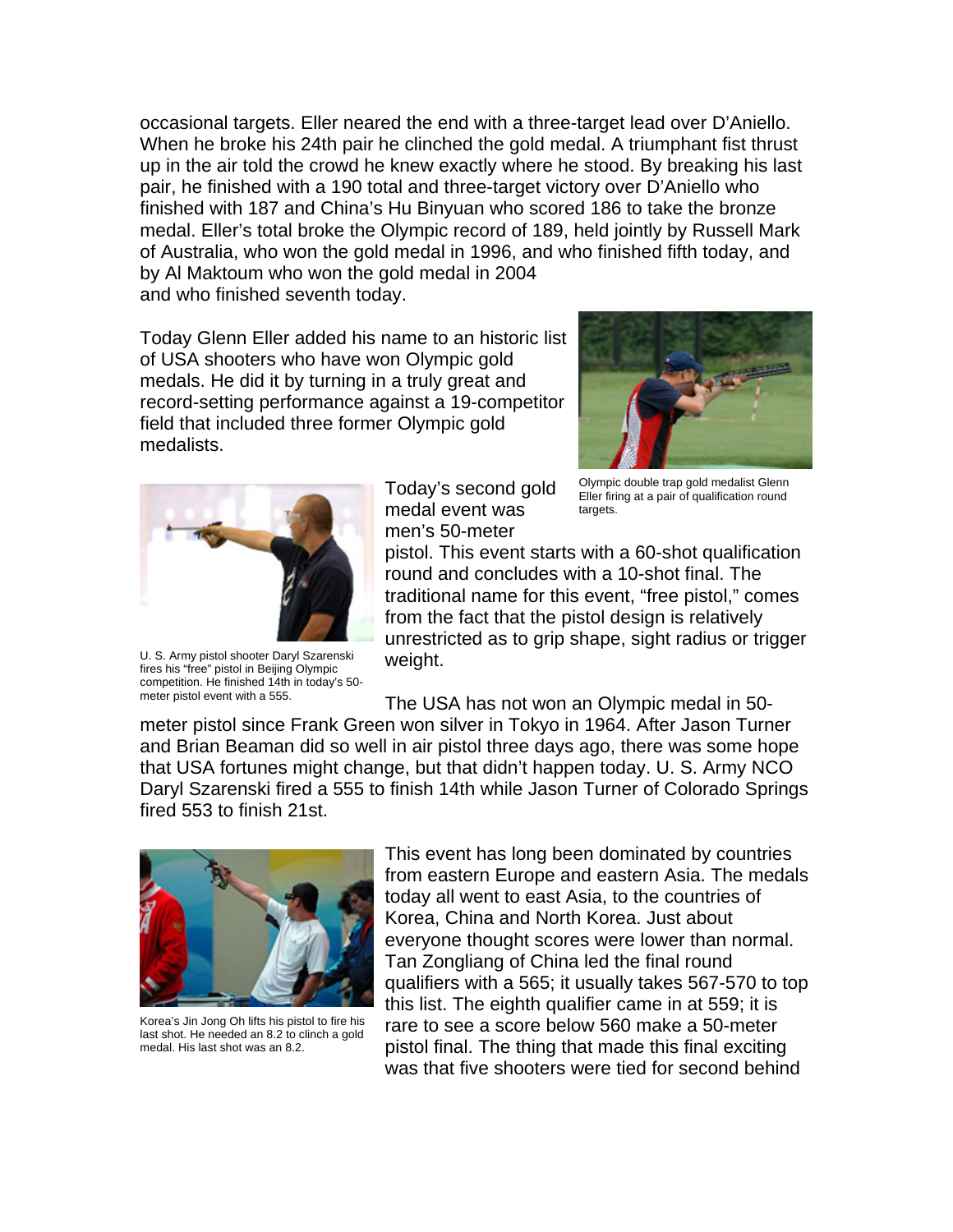Tan at 563. With the exception of the 559, everyone else in the final had a chance to win a medal.

Korea's Jin Jong Oh, who won a silver medal in men's air pistol two days ago, moved out in front early. He was the only shooter to score a 10, a 10.3, on his first shot and when Tan opened with a 7.9, he took over the lead. Jin fired an 8.5 on his fourth shot that dropped him back to third place, but he came back with a 10.4 to regain the lead and hold on for the remainder of the final.

Second place went to North Korea's Kim Jong Su, who won a bronze medal in air pistol two days ago. China's Tan Zongliang, whose lead was short-lived, medalist.

finished in third to take the bronze.



Jin Jong Oh, 50-meter men's pistol gold

*Special Notes:* 

*Royalty at the Shooting Range. HSH (Her Serene Highness) Princess Nora de Liechtenstein, who is a member of the IOC, watched the men's air rifle event yesterday. She was the first of what likely will be several royal family members who visit the shooting range during the Olympics.*

*British Minister of Sport. Tessa Jowell, the British Minister of Sport, has been in Beijing learning as much as she can about organizing the Olympic Games in preparation for the next Olympics that will be in London in 2012. Minister Jowell spent yesterday afternoon at the Beijing shooting range.*

*Shooters Featured in Olympic Opening Ceremony. At least four Olympic shooting medalists played prominent roles during the Opening Ceremony. Yang Ling, Double gold medalist in running target,* 



Yang Ling, a double Olympic gold medal shooter was one of eight Chinese athletes selected to bear the Olympic flag during the Games' Opening Ceremony.

*was one of eight famous Chinese Olympic winners who carried the Olympic flag in the Opening Ceremony. Xu Haifeng, who won the Olympic gold medal in free pistol in 1984 to become the first Chinese athlete ever to win an Olympic Games medal, was the first athlete to run with the Olympic torch after it entered the Olympic stadium. At least two shooters were flag bearers for their country's Olympic team, Jasna Sekaric for Serbia and Juha Hirvi for Finland.*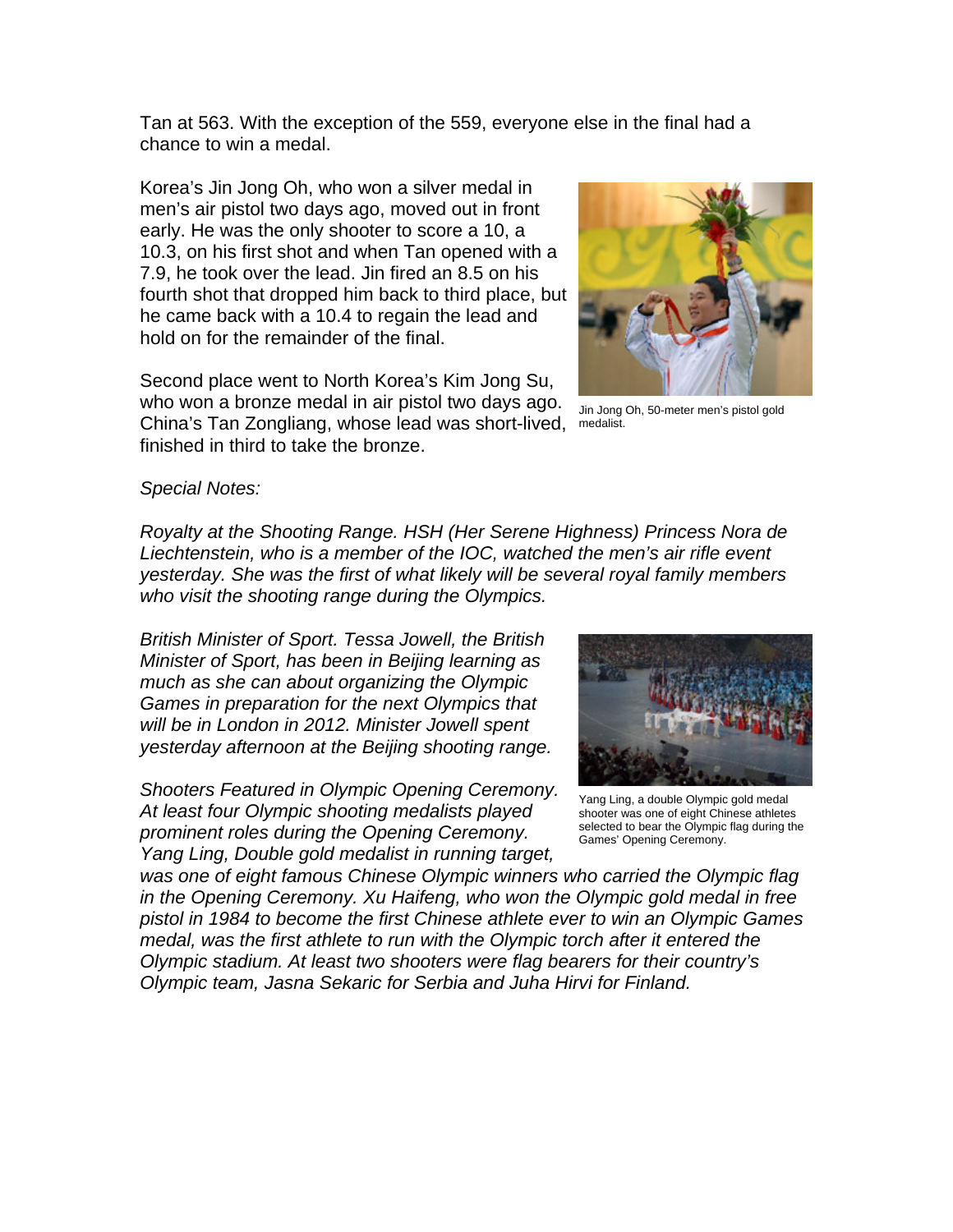

Yang Ling, a double Olympic gold medal shooter was one of eight Chinese athletes selected to bear the Olympic flag during the Games' Opening Ceremony.

*Shooting Spectators. Official numbers are not available yet, but all indications are that the total number of shooting spectators most likely will eclipse the Olympic record 50,000 plus total that paid to see shooting events in Atlanta in 1996.*

# *Reports from Beijing*  **Day 3, 11 August – Men's Air Rifle and Women's Trap**

The USA won its first 2008 Olympic shooting medal today, but it was the most improbable of medals. Corey Cogdell's bronze medal in women's trap appeared to have been lost a dozen times, only to be resurrected again and again. In the end, it appeared that this medal was destined to be hers no matter what happened.



The women's trap event is fired in one day, beginning with a short 75-target qualification round and concluded with a 25-target final where only one shot may be fired at the targets. For the 21-year-old from Slovakia (left). shooter from Eagle River, Alaska to win an Olympic

Corey Cogdell, 21, from Eagle River, Alaska (on right), won the USA's first shooting medal when she won a bronze medal in women's trap. The gold medalist was Satu Makela-Nummela from Finland (center) and the silver medalist was Zusana Stefecekova

medal was improbable because she has very little international experience. She made the 2007 USA World Championship team, but finished 50th out of 70 competitors. After making the 2008 USA Olympic team she improved to 12th in the Beijing World Cup, but that was still a long ways from third place.

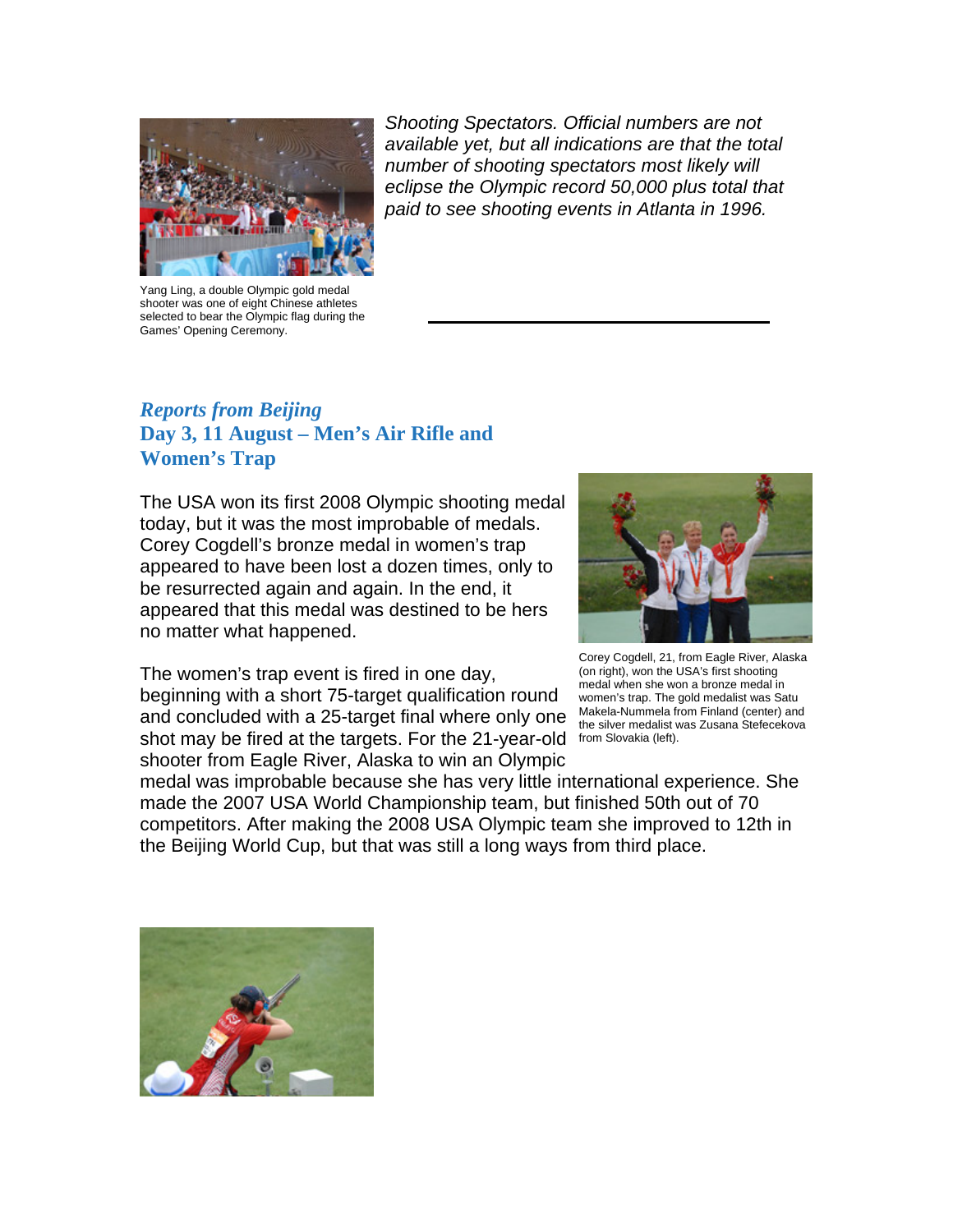Corey Cogdell was the fourth of four shooters tied for third in the women's trap event to fire a tie-breaking shot. She is shown here firing that shot. The first three shooters unbelievably missed their targets, while Cogdell's shot barely drew a puff of orange smoke and a hit that won the bronze medal.

Cogdell's competitive effort began well enough. She fired three consecutive 23s to put her in a tie for third going into the final. More importantly, the names that had not made the final, experienced champions like Gelisio, Italy; Kiermayer, Germany; Laricheva, Russia; Natrass, Canada; Liu, China

and Lee, Korea; meant that several potential medal winners had already fallen by the wayside. It appeared the stars were aligned for something good for her.

But Cogdell's final round did not go well at all. She missed her first shot and a total of 8 targets out of the first 20 targets. At that point, she was mired in 6th place with no chance for a medal. Fortunately for her, the other finalists in the field were having as much difficulty as her. The three shooters ahead of her missed one, two and three targets in their last five targets, while Cogdell broke five straight. The result was an improbable four-way tie for third place at the end of the final.

Ties in trap are shot off one station at a time after showing the shooters a target that would be the same for all. Cogdell drew the 4th position. She watched as each of the three shooters ahead of her missed the first target cleanly. She could win by just hitting one target. She was clearly nervous, but prepared well. She looked skyward for a moment, took her time in shouldering her shotgun and finally called for the target. She fired, for a moment it too appeared to be a miss, but there was a faint puff of smoke. Only one or two pellets hit the target, but



Cogdell reacts with disbelief to the fact that she has just won an Olympic medal for the USA.

getting orange smoke out of the target is all that is required to score a hit. Corey Cogdell has become America's first shooting medalist in the Beijing Olympics.

The women's trap gold medal was won by Satu Makela-Nummela from Finland who finished with a 70 + 21 for a 91 target total. The silver medalist was Zusana Stefecekova of Slovakia.

One of the things that makes shooting a great sport is how many different countries there are that have developed shooters who are capable of winning Olympic medals. The men's air rifle event today was a perfect example. The gold medalist is from India, the silver medalist is from China, not a surprise, but the bronze medalist is from Finland.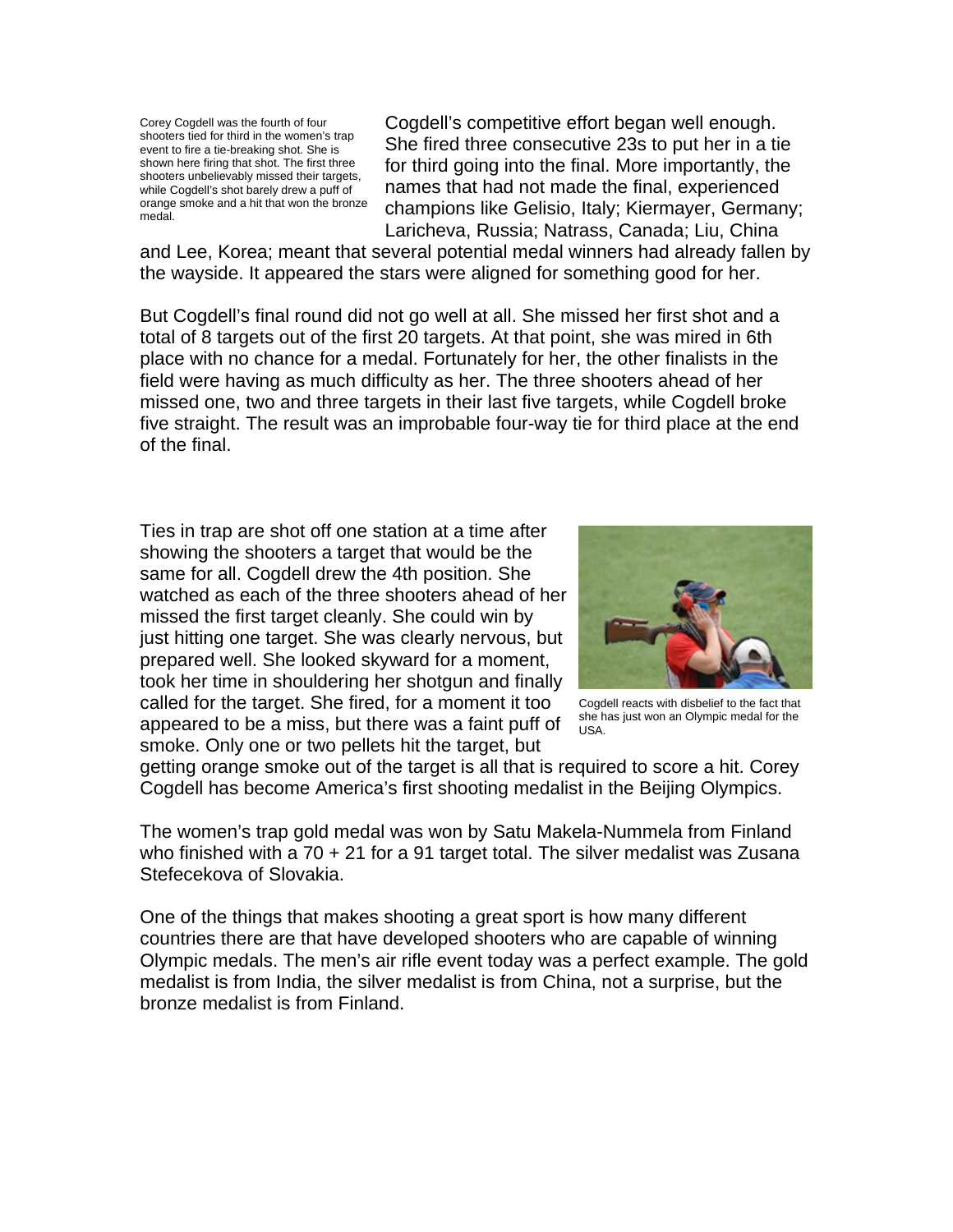

The men's air rifle final turned out to be the most closely fought contest so far in three days of Olympic shooting. Henri Hakkinen, Finland, Zhu Quinan, China, Alin Moldoveanu, Romania and Abhinav Bindra, India, started the final with scores of 598, 597, 596 and 596.

USA shooters in the men's air rifle competition were Army NCO Jason Parker, who has held air rifle world records in the past and was the 2002 World Champion in this event, and U. S. Military Academy freshman cadet Steven Scherer. Parker recently has not been firing the 596-598 scores that it takes to make international finals while Scherer is relatively inexperienced in international competition of any kind.

Men's air rifle starts with a 60-shot qualification round and concludes with a 10-shot final. Parker and Scherer finished with a 591 and 590, not

enough to be in contention for making the final eight. China's Zhu Qinan was the defending Olympic champion and he started as if he was going to dominate again this year. Unfortunately for him, his careful, but relatively long shot preparation got him into time trouble at the end and the pressure of unbelievable home country expectations began to take their toll. He finished with a 99 and 98 to total 597, two points below his qualification round score in Athens.

Henri Hakkinen of Finland shot relatively fast and his 598 qualification score put him in first going into the final. Alin Moldoveanu of Romania and Abhinav Bindra scored 596s to go into the final in 3rd and 4th. As the final began to unfold, Hakkinen was shooting well, but was not scoring any deep 10s. Zhu struggled through his first five shots scoring nothing better than a 10.2. This dropped him down to third place. Moldoveanu was also struggling, but India's Bindra was having a sensational final. He averaged 10.5 through his first seven shots.

At this point, it is interesting to look back to the Athens Olympics where Bindra also made the men's air rifle final, only to fire a disastrous final that began with nine straight nines. Two years later, though, Bindra came back to win the men's air rifle gold medal in the 2006 Zagreb World Championship, finishing ahead of Moldoveanu and Zhu, who were second and third. He obviously had learned from a poor Olympic finals performance.



Abinav Bindra from India is shown here firing in the men's air rifle final. He climbed from fourth to first to win an Olympic gold medal that follows a World Championship title that he won in 2006.

In this final, Bindra overtook Hakkinen to take the lead after the 7th shot, but a 10.0 and 10.2 on the next two shots resulted in the two of them being tied going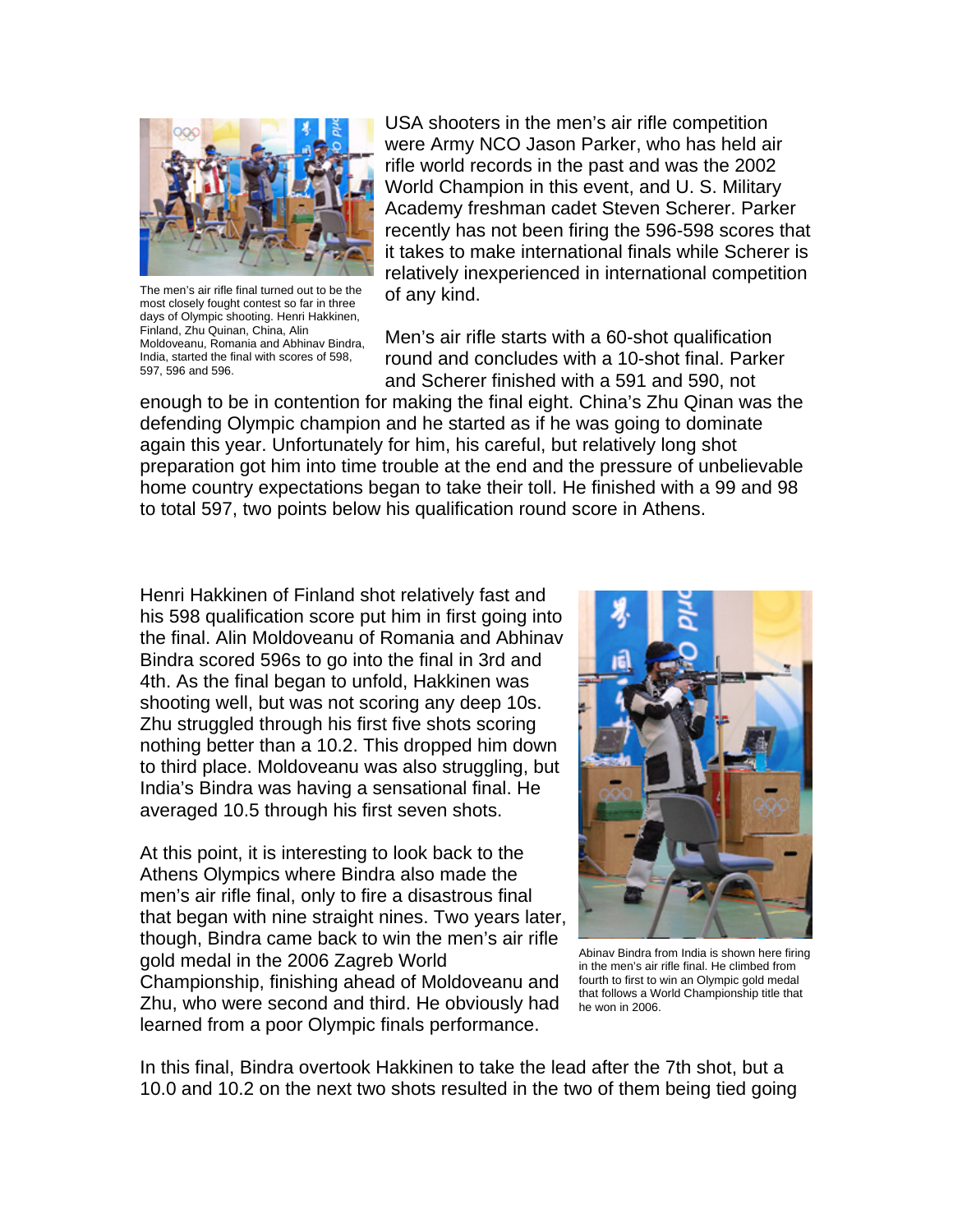into the last shot. Zhu had also settled down in the last four shots and had a chance to win going into the last shot. It was truly a dramatic shot. Bindra fired a 10.8 to clinch the gold medal, Zhu had a 10.5 to move into second, while Hakkinen's only nine, a 9.7, dropped him to third.

By the end of today and four Olympic shooting event, 12 different countries already have won Olympic medals. This is convincing evidence that shooting truly is a world sport where many different countries in all parts of the world are producing shooters capable of winning Olympic medals.

# *Reports from Beijing* **Day 2, 10 August – Women's Air Pistol and Men's Trap**

Day two of the 2008 Olympic shooting events is now finished. But who would have expected that after four events, two countries have all four shooting gold medals. It's no surprise that Chinese shooters won both the men's and women's air pistol events, but it is a big surprise that the Czech Republic won the other two gold medals, one in women's air rifle yesterday and one in men's trap today.



The Olympic mascots performed on the trap range today just before the men's trap final began.

Yesterday's USA Shooting Team performances were excellent. USA shooters finished 4th and 15th in women's air rifle and a surprising 4th and 5th in men's air pistol. Things didn't turn out near as well for the USA today. In men's trap, Bret Erickson, a retired Army NCO now living in Muenster, Texas, and Dominic Grazioli, a U. S. Air Force Major from San Antonio, Texas, finished with identical 113x125 totals in 22nd and 23rd place. This was one of the events where the USA had medal hopes, but Erickson opened with a 20x25 round yesterday, while Grazioli started today's competition with a 20x25. You cannot drop five targets in one round and stay in medal contention in international competition.

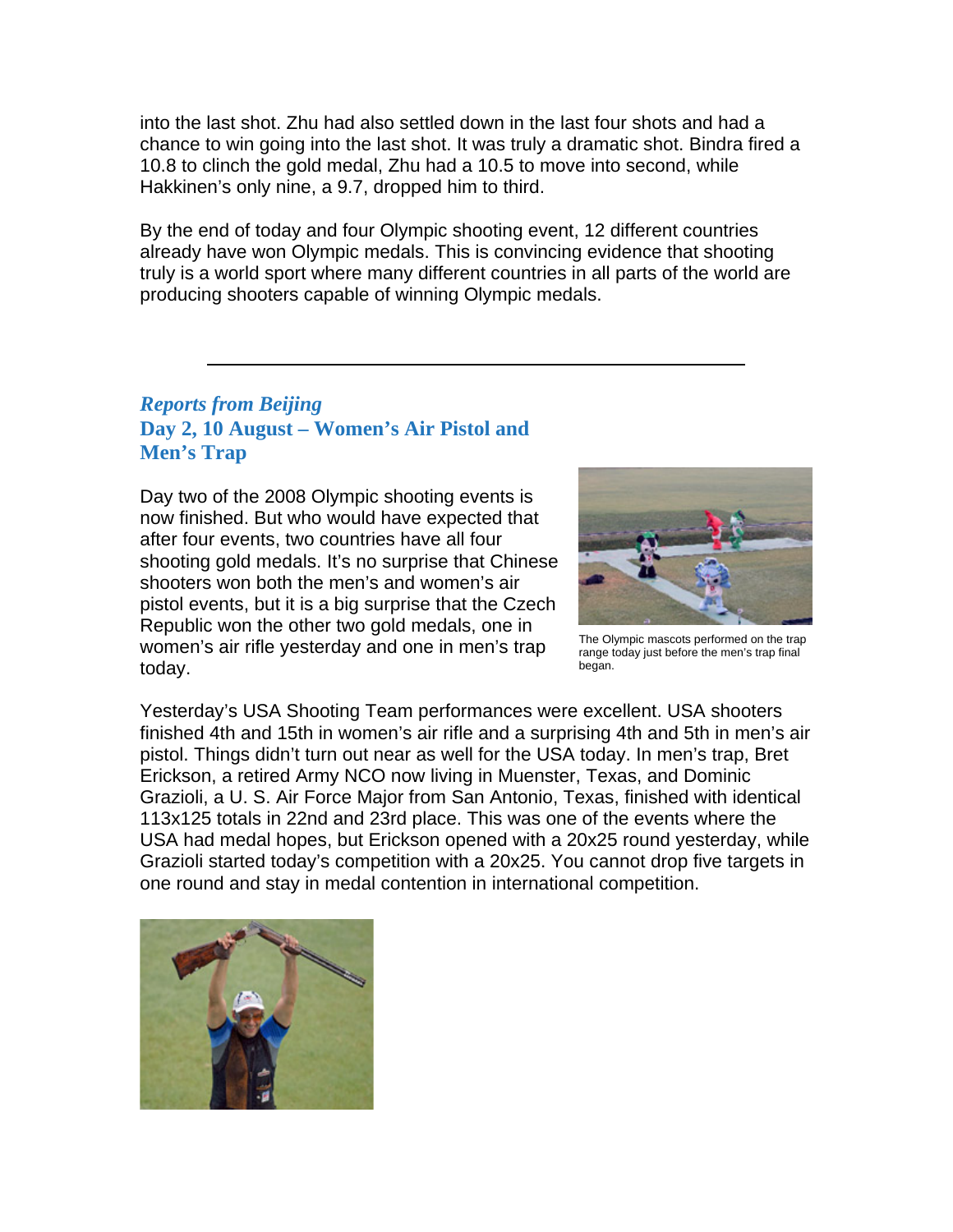David Kostelecky of the Czech Republic raises his shotgun in triumph after shooting a perfect 25x25 to win the men's trap gold medal in Beijing.

After a great start yesterday by the USA men's air pistol shooters, today's USA women's air pistol scores were especially disappointing. Brenda Shinn, from Redondo Beach, California, finished

37th with a 373 total while Rebecca Snyder, from Grand Junction, Colorado, finished 41st with a 370, out of 44 total competitors. There were no USA medal hopes at stake in this event though.

Men's trap involves a two-day 125-target qualification round. 75 targets were thrown yesterday and another 50 today. After 125 targets, the top six shooters advance to the final round. Qualification round shooters have two-shots to break the fast-moving international targets, but in the final round only one shot can be fired. Correcting a first-barrel miss is not possible in the final so final round scores are normally lower.

The final round was fired this afternoon in a heavy rainstorm. The finalists were a who's who of great Olympic trap competitors. Michael Diamond of Australia has won gold medals in 1996 and 2000. Alexey Alipov of Russia was the 2004 gold medalist. Giovanni Pellielo of Italy won a trap bronze in 2000 and a trap silver in 2004. In addition, Diamond and Pellielo have six individual trap World Championships between them. There were also three newcomers or unheralded competitions in the final, David Kostelecky of the Czech Republic, Erminio Frasca of Italy and Josip Glasnovic of Croatia.



China's Guo Wenjun firing in the women's air pistol final where she fired a new Olympic record to win China's second shooting gold medal.

The 33-year-old Kostelecky, who shared the lead with Alipov going into the final, had never won a major international title, but today was his day. With heavy rain making it difficult to concentrate, Kostelecky proceeded to outshine his far more experienced competitors. By the 14th final round target, he was the only finalist who had not missed at least one target. By the 16th target, he had a 3-target lead over second. Kostelecky did the unthinkable today, he shot a perfect 25x25 when the targets and the pressure were at their most challenging. The best any other finalists could muster were 23s by Pellielo and Diamond.

In the final results, Kostelecky won the gold medal with a 146, Pellielo won his second Olympic silver with a 143 and Alipov won a 3-target sudden death shootoff with Diamond to take the bronze medal. The Czech Republic has its second shooting gold medal of the Olympics, after only four events.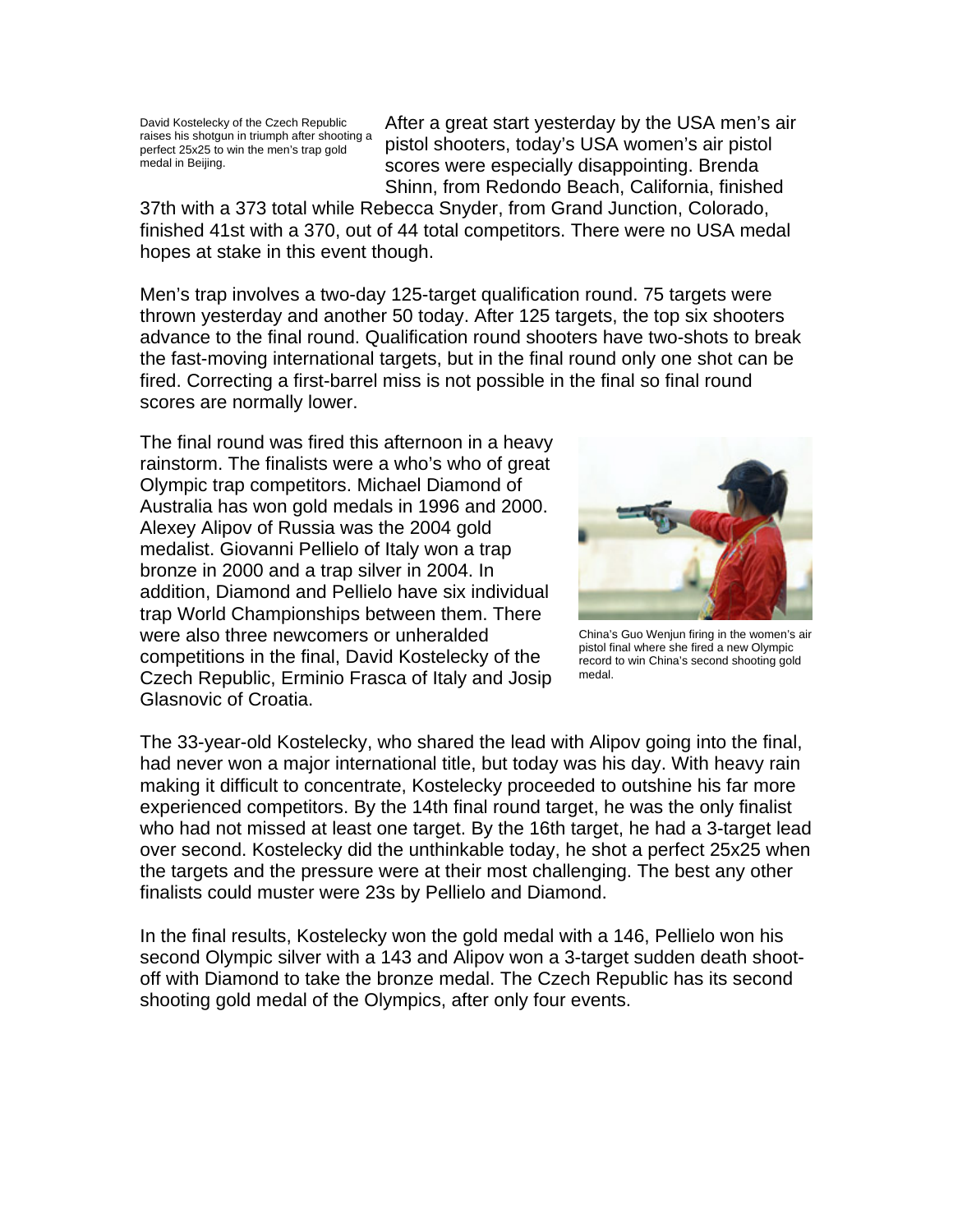The women's air pistol event began this morning with a 40-shot qualification round. There the top eight advance to the 10-shot final that is shot in a separate finals range where everything is set up for an elaborate TV production. Although eight shooters advanced to the final, it was clear that barring surprises, only four were in the contests for medals. Natalia Paderina of Russia led qualifiers with a 391, a new Olympic qualification round record. China's Guo Wenjun was just one point behind, however, at 390. The two of them were destined to be in the gold medal contest.



Today's medalists in women's air pistol were (l. to r.) Natalia Paderina, Russia, silver; Guo Wenjun, China, gold and Nino Salukvadze, Georgia, bronze.

Mongolia's Munkzul Tsogbadrah was third at 387 folllowed by Nino Salukvadze of Georgia in fourth at 386. Their's was to be the bronze medal contest. The 24 year-old Guo took the lead from Padernina on the third shot and never relinquished it. She finished with a 102.3 final round score in front of a wildly partisan crowd of Chinese spectators who cheered loudly as soon as her target registered any final round ten, which occurred in eight of the ten shots she fired. And they cheered even more wildly on her last shot, a 9.7, that clinched her gold medal victory. In the bronze medal contest, Tsogbadrah shot badly through most of the final while Salukvadze, who won her first Olympic shooting medal, a silver in 1988, performed solidly to take third.

Today, both shooting gold medal winners, Kostelecky and Guo, finished with new Olympic record totals. Their victories were richly deserved; they turned in great performances under difficult circumstances.

Tomorrow the USA has medal chances in both events. The Army Marksmanship Unit's Jason Parker is one of the top men's air rifle competitors in the world while Cory Cogdell is shooting in a women's trap event where the small field of 20 competitors makes any good shooter a medal possibility.

#### *Special Notes:*

*I saw a negative side of the Chinese Olympic effort yesterday evening on CCTV. They were interviewing 2004 women's air rifle gold medalist Du Li who finished fourth in that event yesterday to the obvious disappointment of the Chinese people who expected her to win the Games first gold medal. She was distraught and in tears, her face was blotched with red from crying. It was disheartening to me to see a great champion reduced to this. Du Li gave a great and courageous effort to finish fourth behind three outstanding final round performances by the medal winners. She has nothing to apologize for—China should be proud that she fought so hard.*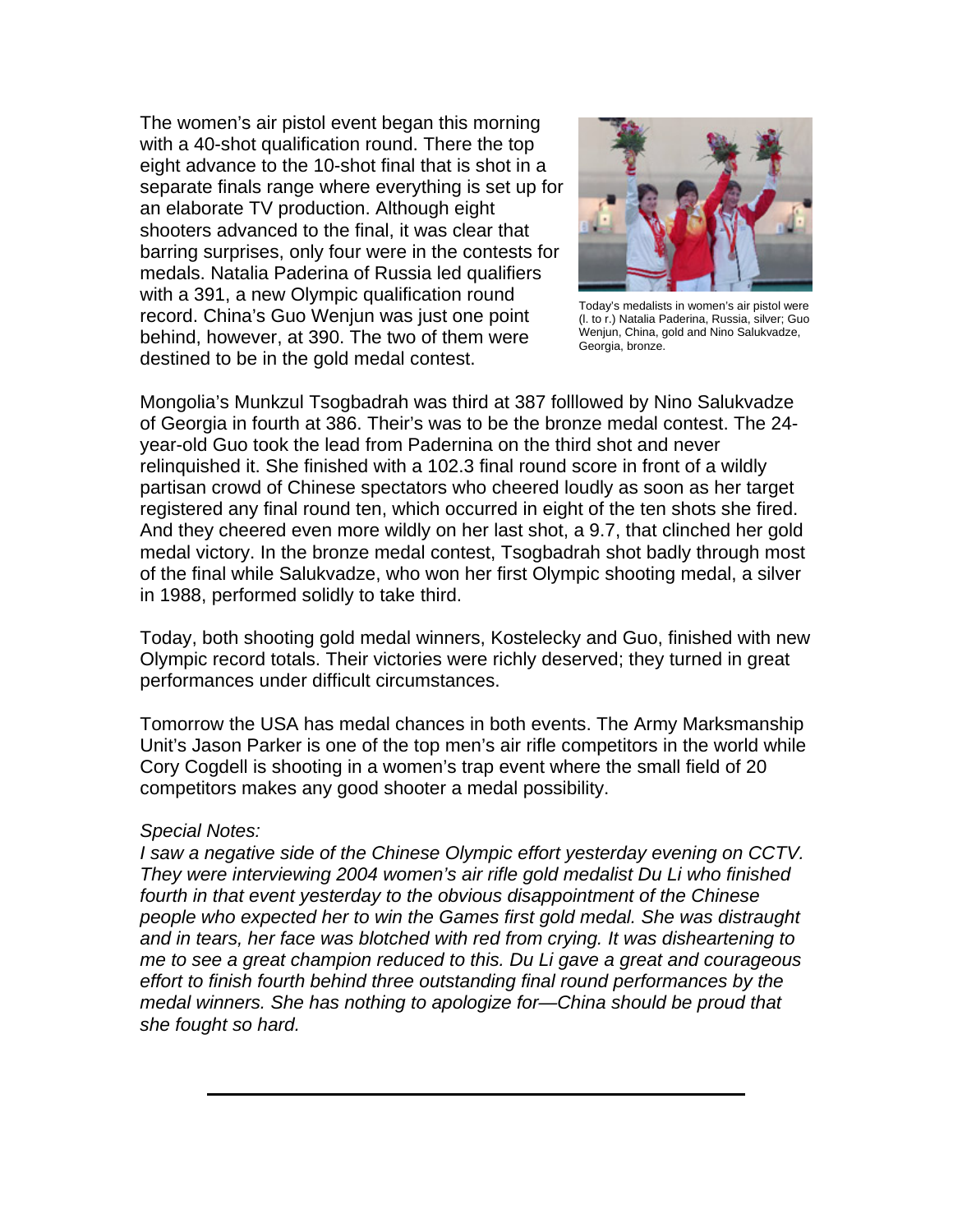# *Reports from Beijing*

# **Day 1, 9 August – Men's Air Pistol**

The second event on the first day of Olympic shooting competition was men's air pistol. This is an event where USA shooters have typically not done well and where there were no expectations for medals or medal contenders. Olympic shooting can also be about surprises and USA performances in this event were a truly pleasant surprise.

A second story line for this event concerned whether hometown pressure would continue to



Men's Olympic air pistol medalists were (l. to r.), Jin Jong Oh, Korea, silver; Pang Wei, China, gold and Kim Jong Su, North Korea, bronze.

plague Chinese shooters and keep them off of the victory stand. The difficulties that Chinese rifle shooters Du Li and Zhao Yanghui faced earlier today in the women's air rifle event were effectively displaced by a dominating gold medal performance by China's 2006 Men's Air Pistol World Champion Pang Wei.



Jason Turner, a 33-year-old resident athlete at the Olympic Training Center in Colorado Springs, finished an unexpected fourth in the men's air pistol event, just one point behind the bronze medal winner.

The men's air pistol event has a 60-shot qualification and a standard 10-shot final. The first surprise in this event occurred when many of the top shooters in this event fell by the wayside and did not make the final. When has anyone ever seen a pistol final where names like Nestruev, Tan, Doumolin, Kiriakov or Costa were not on the final start list?

Instead, the final began with China's Pang Wei in first with a 586 and a two point lead over two Koreans, Jin Jong Oh from Korea and Kim Jong Su

from North Korea. The biggest surprises were to see two Americans, Jason Turner, an Olympic Training Center Resident Athlete from Colorado Springs, and Brian Beaman, a 24-year-old wheat farmer from Selby, South Dakota in fourth and sixth positions in a pistol final. Turner fired a 583 qualification round to get into the final, but he did this with a 93 on one series. Beaman fired a 581 qualifying score, but he had to fire a perfect 100 on his last 10-shot series to do that. Beaman fired on the Jacksonville State University (AL) rifle team and has only been shooting pistol for a couple of years. Believe it or not, today's Olympic air pistol final was the first time he has qualified for a major international final of any kind.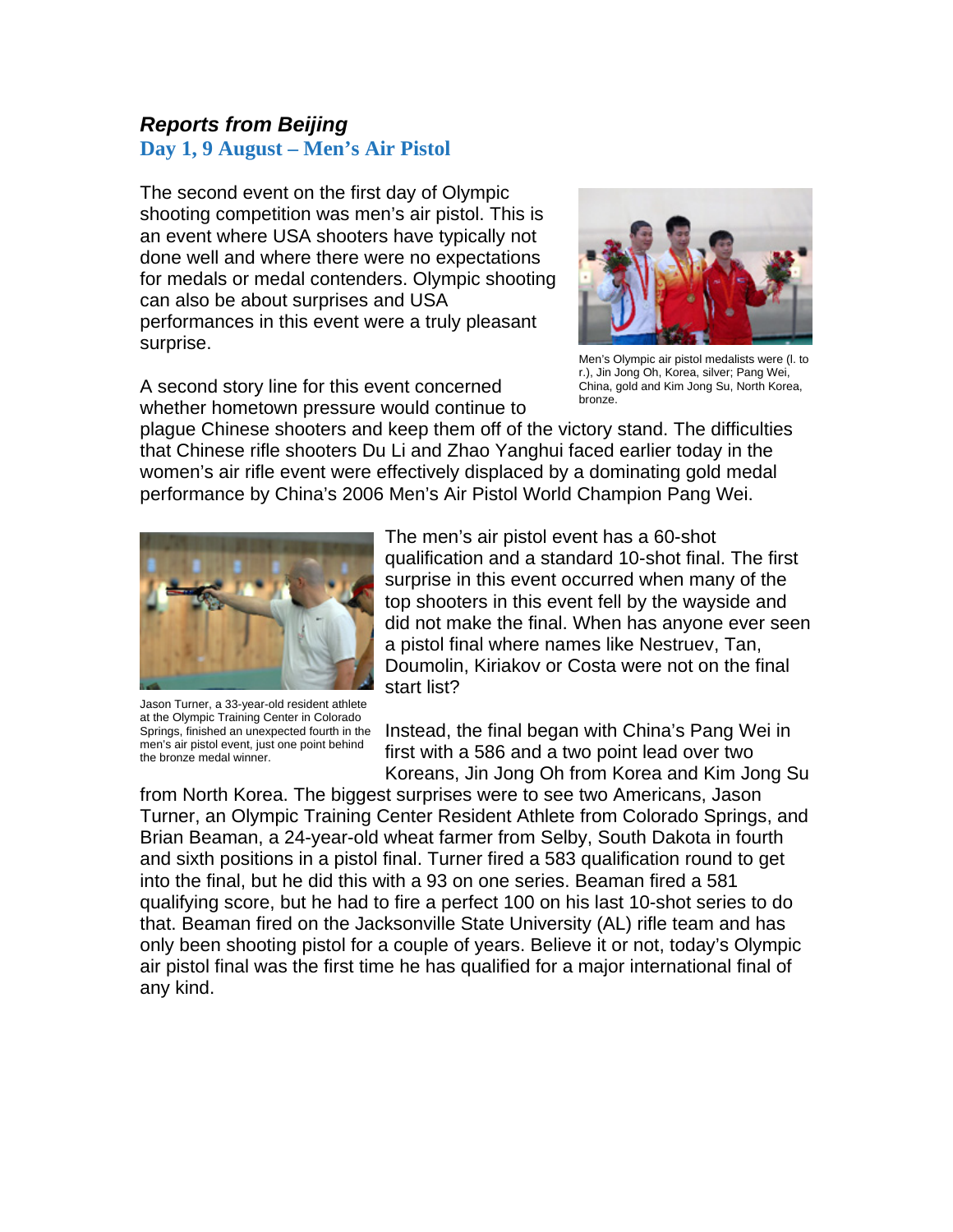Both Turner and Beaman performed well in the final. Unfortunately, the shooters ahead of them also performed well in the final. China's Pang Wei shot an impressive 102.2 final to lock down the gold medal to the immense joy of the Chinese spectators. The two Koreans managed to stay ahead of Turner to win the silver and bronze medals, although Turner briefly moved into third place, only to follow with a costly 8.9 on his 8th shot. Beaman shot the second best final overall. He only had one nine in ten shots and ended with a 101.0.



Brian Beaman, a relatively new and inexperienced pistol shooter from Selby, South Dakota finished fifth in his first Olympic effort, just 1.0 points behind the bronze medal score.

When it was all over, Pang, Jin and Kim were the medalists, while Turner and Beaman were only 1.0 point behind third place, tied for fourth. They had to shoot a sudden-death tiebreaker to decide fourth and fifth places. Beaman broke his shot first, a 10.3. Turner followed with a 10.5 to take fourth. Those were two great performances from two improbable American medal contenders. National Pistol Coach Sergei Luzov had done an excellent job of preparing them to perform well and exceed expectation in the Olympic Games. We hope this is a portent of things to come in American pistol shooting.

#### *Reports from Beijing*

#### **Day 1, 9 August – Women's Air Rifle**

Shooting's biggest day in the four-year Olympic cycle occurs on the first day of Olympic Games competition. By tradition, shooting presents the first gold medal of the Games. When the first gold medal of the 29th Olympiad was presented at 11:15 AM this morning, a Hollywood writer could not have written a better script. Today was truly a great day for shooting and for the Games first gold medalist, Katerina Emmons of the Czech Republic.

The women's air rifle event involves a 40-shot qualification round and a 10-shot final. The favorites



The very first Olympic medalists of the 2008 Beijing Olympics were (l. to r.) Lioubov Galkina, Russia, silver, Katerina Emmons, Czech Republic, gold and Sniezana Peicic, Croatia, bronze.

included 2004 Athens gold medalist Du Li of China, 2004 women's air rifle silver medalist Lioubov Galkina of Russia, 2008 Beijing World Cup gold medalist Katerina Emmons of the Czech Republic and Sonja Pfeilschifter, the current World Record holder in this event. Du Li was the 2006 World Champion and held the world record until Emmons broke it this spring at the Beijing World Cup. Pfeilschifter broke that record in June; she now holds women's rifle world records in both air rifle and three-position smallbore. The left-handed Pfeilschifter may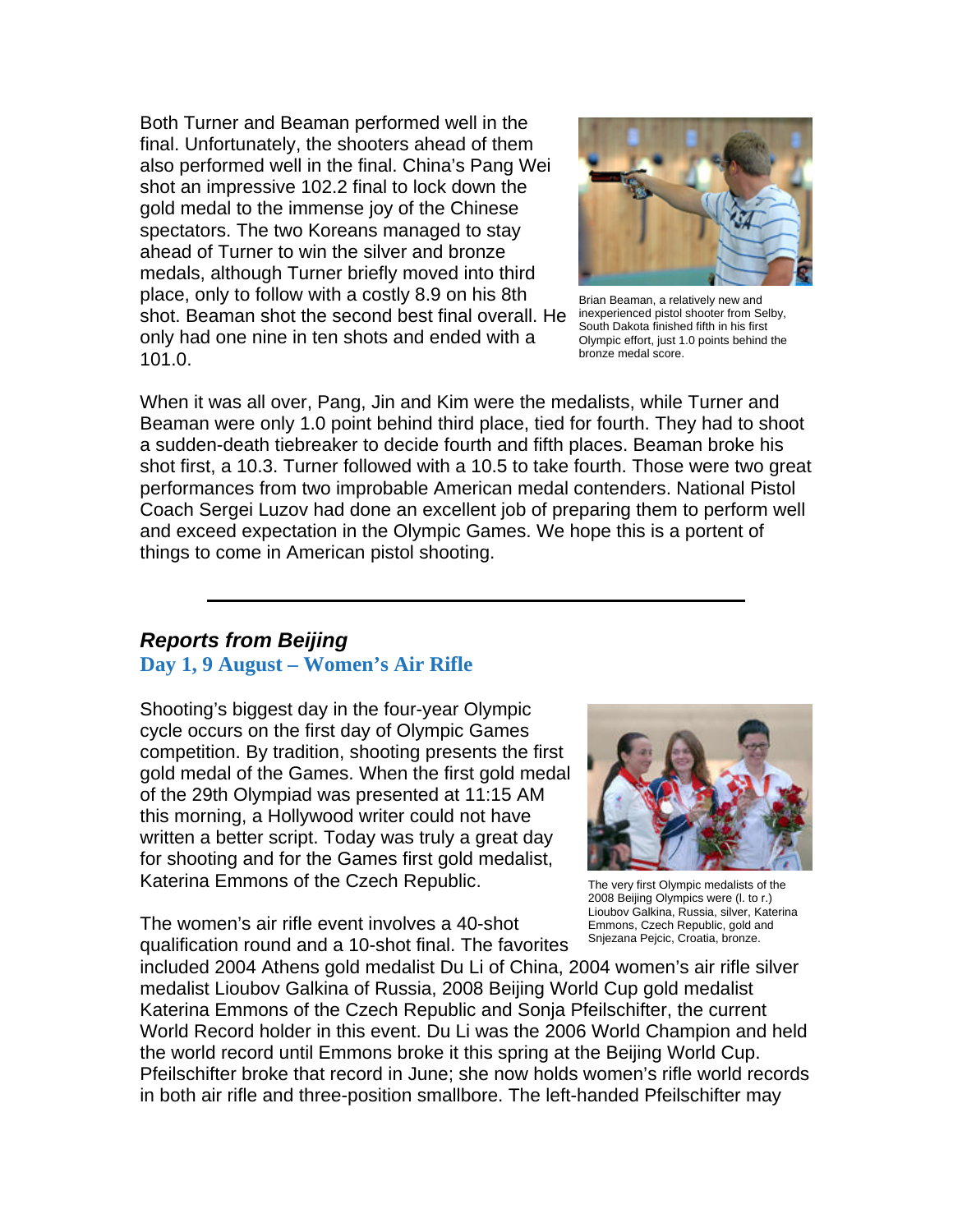have been the most successful woman rifle shooter of the last 15 years, but she has a monster monkey on her back, she has never won an Olympic medal.



2008 Olympic gold medalist Katerina Emmons (center) fired a new Olympic record of 400x400 in the women's air rifle qualification round.

The situation facing Du Li concerned whether the additional pressure that comes from shooting in her home country would adversely affect here scores. Du Li received a ton of publicity in the Chinese media in recent days and the hopes of a nation for her to win the Games first gold medal has certainly weighed heavily on her.

Katerina Emmons was the bronze medalist in 2004 behind Du Li and Galkina when she competed as Katerina Kurkova. She is the daughter of Peter Kurka, who won two men's World Championships in 50 meter three-position rifle in 1986 and 1994. She met USA's 2004 rifle gold medalist Matt Emmons at Athens and the two were married in her home city of Pilsen, Czech Republic, in June 2003. She spent much of her last year training with her husband at the U. S. Olympic Training Center at Colorado Springs.

Today's match also began with the realization that there are no shooters who are so dominant that someone in the second tier of international-class competitors cannot beat them on any given day. The event is too short for anyone to establish true dominance so there was always plenty of room for surprise medalists.

During the 40-shot qualification round, Galkina lost a point on her first ten, but then shot perfect from there on to tie her own Olympic 40-shot record with a 399. The surprise came from Snjezana Pejcic of Croatia shot a 99 on her first series and then shot tens the rest of the way to also tie the Olympic record at 399. Du Li of China put on a courageous performance. She struggled to get started, but continued to shoot tens until shooting one nine on her last series. She became the third shooter to tie the Olympic record today. Pfeilschifter looked especially strong when she started with two 100s, but she began to struggle after the halfway point and finished with two 98s and another Olympic frustration.



With the final round clock starting at 75 seconds for each shot, Katerina Emmons did not begin aiming to fire any shot until 39-40 seconds remained. On this shot she has just started to aim when her nearest competitor Lioubov, Galkina, RUS, has already fired her shot.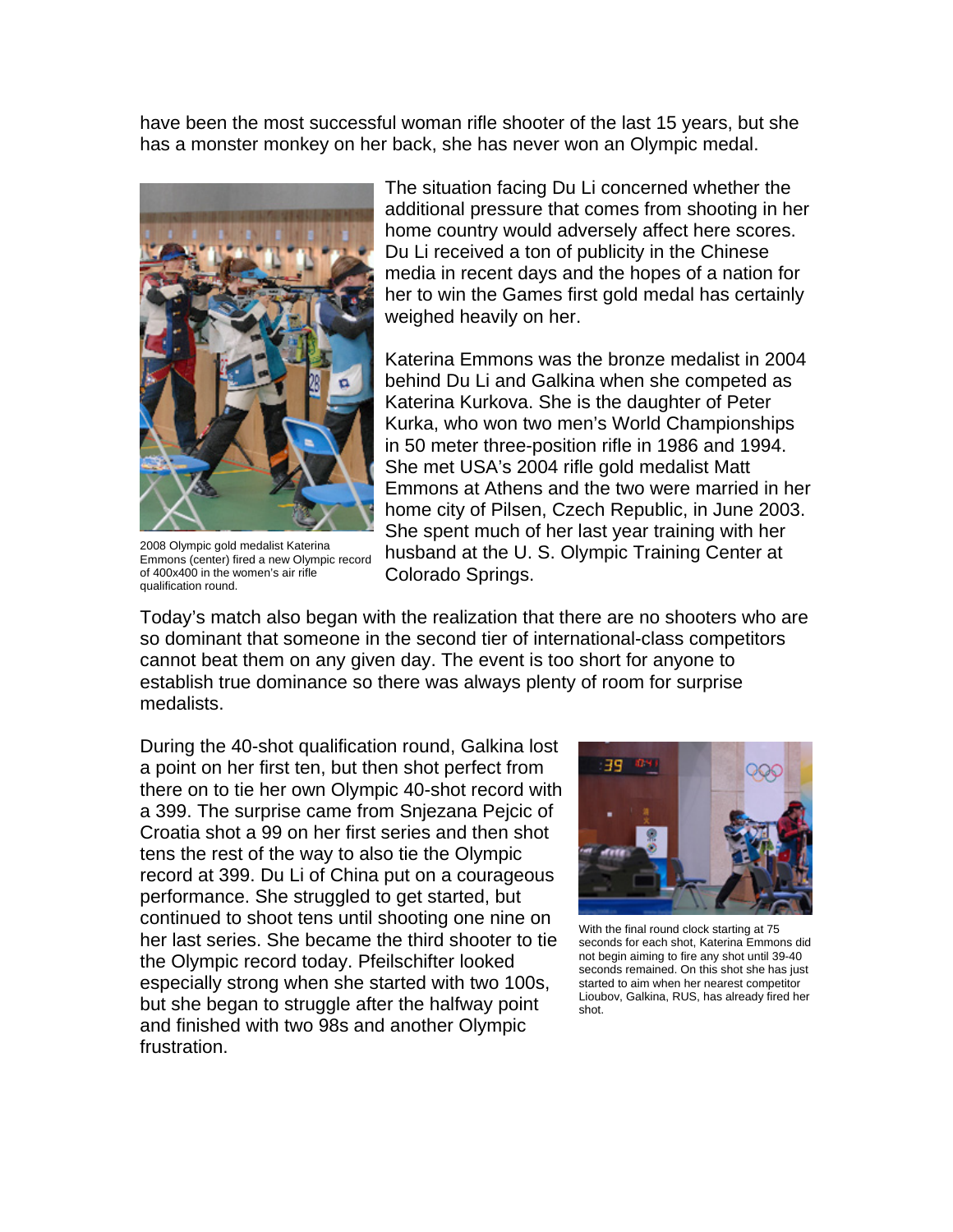Despite having three shooters tie the old Olympic record, the best qualification round came from Emmons. She kept on shooting tens, but started to struggle in the last series. She took a break after shot 32 to go back and talk to her coach and father Peter Kurka and her husband. After the break she returned to the line and finished a perfect 400 and new Olympic qualification round record. Only two minutes remained on the clock when she finished.



Katerina Emmons husband Matt congratulates her immediately after she won the women's air rifle gold medal. Matt is entered in two men's rifle events in Beijing and is a medal contender in both.

USA entrants were Jamie Beyerle from Lebanon, PA and Jamie Caruso from Fairfield, CT. Caruso finished with a 395 that placed 15th. Beyerle looked to have no chance to make the final after she shot a 98 and 99 on the first two rounds, but she followed with two 100s to total 397 and start the final in fifth. Making the final in the Olympic Games is a big deal because it means you rank in the top eight in the world, but gaining two or three points on four very good shooters in an air rifle final is normally not possible.

The pressure of competing for the Games first gold medal in front of a worldwide TV audience that may have been as large as two billion people put a lot of additional pressure on all the finalists. The question going into the final was whether Emmons could hold off three challengers who were each just one point behind. However, during the final, neither Galkina, Pejcic or Du could mount a real challenge. In the meantime Emmons shot a strong, disciplined final.

In the final, shots are fired one-at-a-time, with a 75 second time limit for each shot. Emmons was the last to fire all ten shots. She uses a long pre-shot routine where she never began aiming to fire a shot until 39-41 seconds remained. From that point she fired each shot with 28-30 seconds remaining. She finished with a strong 103.5 final to lock down the first gold medal of the 29th Olympiad.

With her husband Matt Emmons strategically placed in the audience so TV cameras could get shots of him during the final, it was a storybook finish. As soon as it was over, embraces from her father and husband sealed the victory. Now both husband and wife have Olympic gold medals, and with good possibilities for either to win more medals in the 50-meter smallbore events that come in a few days, the Emmons family medal collection could become larger.

**Olympic Shooting Preview— Will Beijing Be Ready?**  *By Gary Anderson\**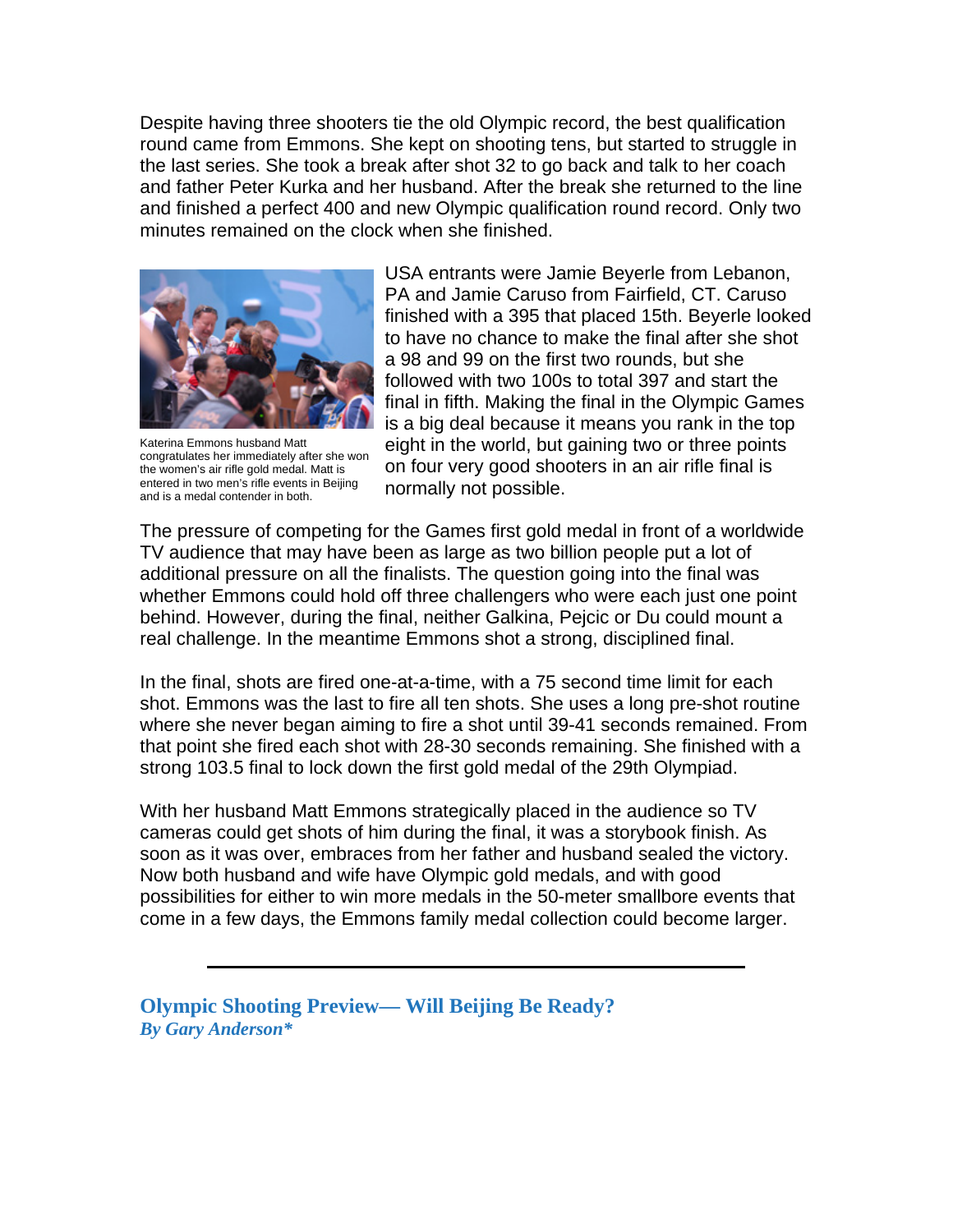On the 8th of August 2008, the Opening Ceremony of the Games of the 29th Olympiad will take place in Beijing, China. Our sport, shooting, will be one of 28 sports on the 16-day program of Olympic competitions that follows. With 15 medal events and 390 athlete quotas, shooting will indeed be one of the biggest and most watched sports.



Tiananmen Square lies in the heart of Beijing, the host city for the 2008 Olympic Games.



Beibei is one of five Olympic mascots whose friendly faces will be seen everywhere in Beijing during this summer's Games.

Shooting will bask in a special moment of glory on Saturday morning, 9 August, the first day of Games competition, when International Olympic Committee (IOC) President Jacque Rogge will be at the shooting finals hall to present the first 2008 Olympic Gold Medal to the winner of the women's air rifle event. As many as two billion people around the world are expected to see that significant event. Will the Games first gold medalist be 2004 Gold Medalist Du Li of China, Katarina Kurkova-Emmons of the Czech Republic, who broke Du Li's world record in that event during the pre-Olympic test competition in April or Sonja Pfeilschifter of Germany, who broke Emmons' world record six weeks later during a World Cup in Italy? Or will one of several other women rifle shooters who rank just behind Du, Emmons and Pfeilschifter claim that historic first medal of the Games?

A pre-Olympic test event was staged in Beijing in April that was recognized by the International Shooting Sport Federation (ISSF) as a World Cup. The Beijing World Cup answered almost everyone's concerns about whether Beijing would be ready for a great Olympic shooting competition. Conducting the Olympic shooting events is the responsibility of BOCOG (Beijing Organizing Committee for the Olympic Games), but the Ministry of Sport in China and the Chinese Shooting Association is heavily involved in supporting the shooting organization. The Beijing World Cup demonstrated that China has provided a



Li Feng, a Vice President of the Chinese Shooting Association and member of the ISSF Executive Committee, is the Competition Manager who leads the work of the staff that will conduct the Olympic shooting events.

superb shooting range, an outstanding staff and a remarkable organizational spirit that almost certainly will results in a great Olympic shooting competition.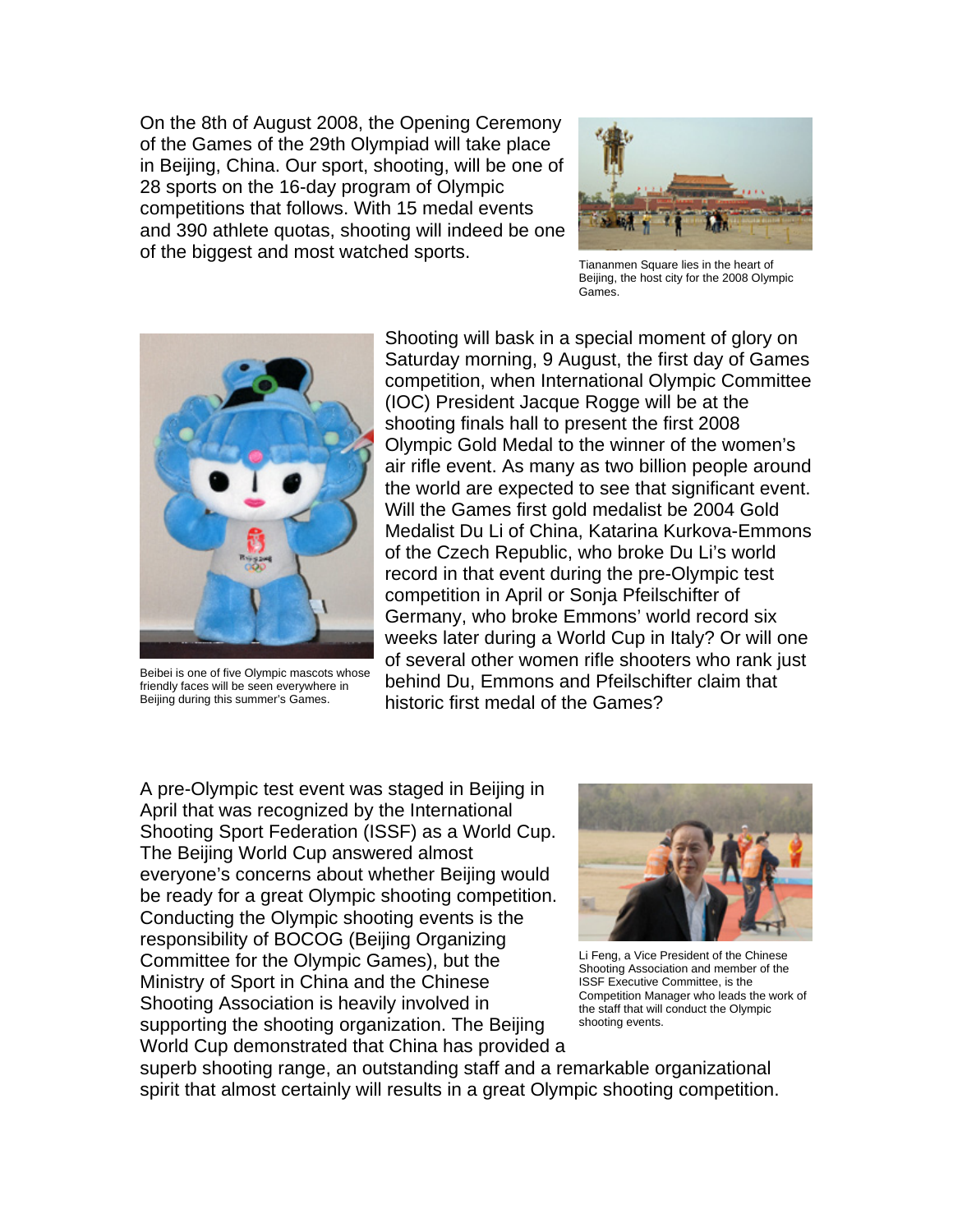

Interior of the 10-meter air gun hall at the Beijing shooting range. The 100 firing points are more that are needed for the Games, but the ranges also serve as a site for larger national competitions and training events.

Competition Manager Li Feng heads up the large shooting organization staff. Their work during the test competition demonstrated that the staff is welltrained and know their jobs. International juries appointed by the ISSF will supervise their work during the Games. Dr. Jim Lally, President of USA Shooting, will be the ISSF Medical Director. Gary Anderson, the CMP Director, will be Chairman of the Jury of Appeal. Susan Abbott from Louisiana will be Chairman of the Pistol Jury.

One of the most interesting features of the Olympic shooting staff is the 350 volunteers who were selected from college student applicants all over China. As in all Olympic Games, these volunteers provide the manpower to work many different jobs on the shooting venue. The unforgettable experiences they and thousands of other volunteers at other Olympic venues will have by interacting with people from all over the world during the Games will be one of the lasting positive impacts of the Games.



The beautification measures completed at the Beijing range are impressive. A large fountain programmed to produce timed water ballet sequences graces the main plaza in front of the finals hall.



The Finals Hall where all of the 10, 25 and 50 meter rifle and pistol events will conclude and be televised live to the world. The top eight in each of ten rifle and pistol events advance to the finals.

The Beijing Olympic Shooting Range is distinguished by its size, beauty and efficient layout. The large complex includes skeet and trap fields, a 50 meter range, a 25 meter pistol range, a 10-meter air gun range, a rifle-pistol finals hall, areas for arms and equipment storage, a press center, a hotel, restaurant and dormitories. The entire complex is almost certainly the largest shooting sports complex in the world. More importantly, the Chinese Shooting Association controls it so its preservation and continued use as a legacy of the Olympic Games is virtually assured.